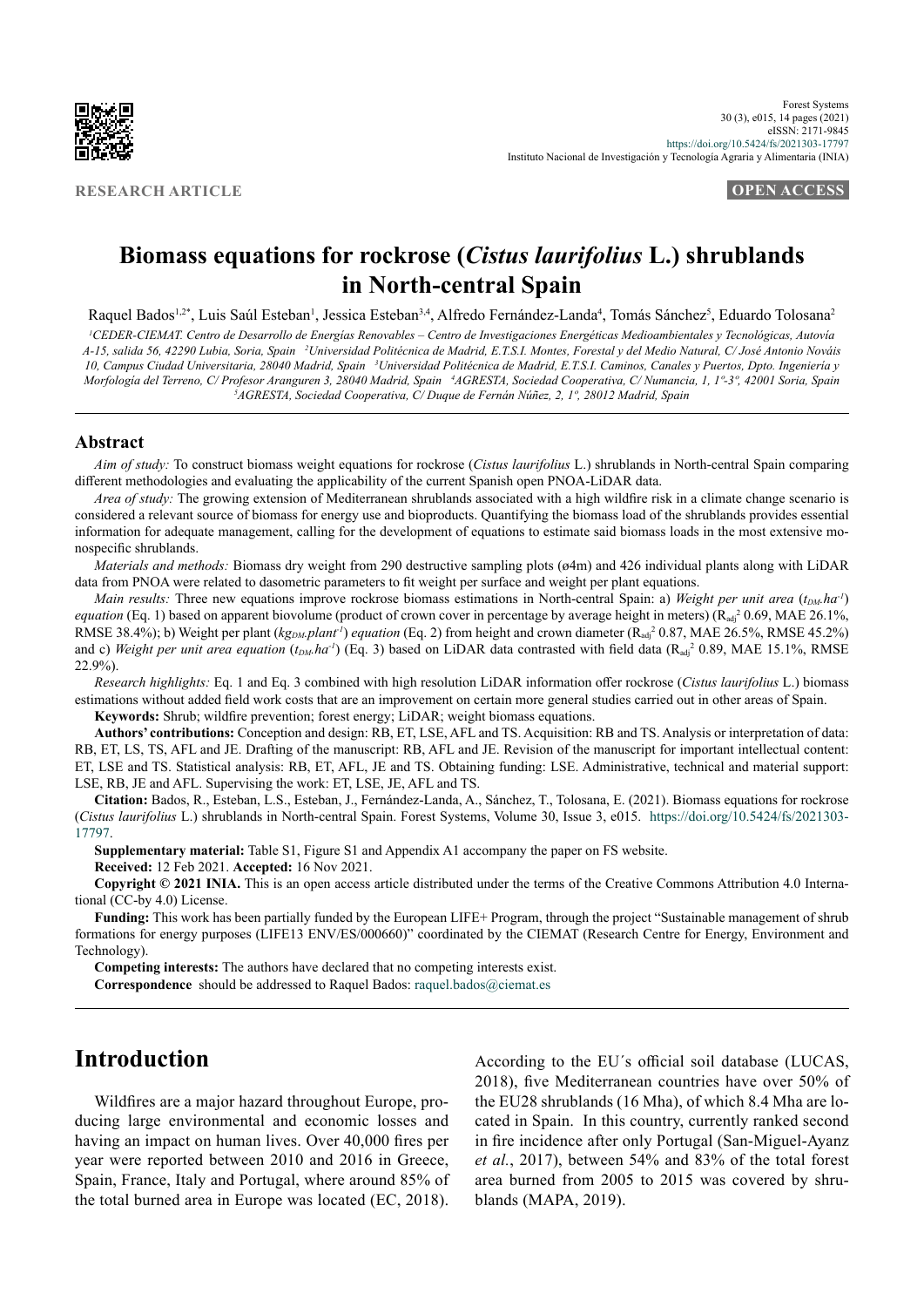Shrub formations play an important ecological role in ecosystem restoration (Gómez-Aparicio *et al.*, 2004; Castro *et al.*, 2004; San Miguel *et al.*, 2004; Maestre *et al.*, 2009; Rey *et al.*, 2009), in soil protection (Bochet *et al.*, 2006; Pueyo *et al.*, 2013), in the nutrient and carbon cycle (Yarie, 1980; Van Cleve & Alexander, 1981; Chapin, 1983), in biodiversity (Noss, 1990); Mangas *et al.*, 2008), in carbon fixation capacity (Navarro & Blanco, 2006; Fonseca *et al.*, 2012; Gratani *et al.*, 2013; Pasalodos *et al.*, 2015), in obtaining essential oils (Küpeli Akkol *et al.*, 2012; Orhan *et al.*, 2013; Karim *et al.*, 2017; Mediavilla *et al.*, 2021) and in bioenergy (Viana *et al.*, 2012; Mediavilla *et al.*, 2017; Esteban *et al.*, 2019; Bados *et al.*, 2020). However, shrublands - currently considered a resource of low economic value - usually suffer from lack of management which, together with the abandonment of traditional forestry uses, leads to a forest structure more prone to wildfires (Wessel *et al.*, 2004, Rigueiro-Rodríguez *et al.*, 2008). In most cases, the uncontrolled concentration of shrubs is frequently the cause of the start and spread of new forest fires in European Mediterranean countries (Baeza *et al.*, 2002, Núñez-Regueira *et al.*, 2004, García-Hurtado *et al.*, 2013, Mediavilla *et al.*, 2017).

On the other hand, the EU Renewable Energy Directive 2018/2001/EC stipulates that 32% of total energy consumption by the member states should come from renewable sources by 2030. In this context, Spain has recently approved the Spanish Circular Economy Strategy (MITE-CO, 2020) to achieve a sustainable, decarbonised, efficient (when using natural resources) and competitive economy. New biomass resources are required to face the increasing demand of bioenergy in a future bioeconomy (EC, 2012; Scarlat *et al.*, 2015; Lainez *et al.*, 2018), especially those that do not compete with other uses of biomass, such as food, feed or products for the wood and fiber industry. Biomass derived from shrub formations is gaining importance, as a complement of the biomass derived from clearing, thinning, pruning and that obtained from plantations of fast growing species. In this context, the ENERBIOSCRUB LIFE+ project stressed the need for sustainable mobilisation of new biomass resources through the production of sustainable solid biofuels from the mechanised cleaning of shrublands to mitigate wildfire risk.

According to the Spanish Strategy for the Development of Forest Biomass (MARM, 2010), the potential of forest biomass in Spain is close to 6.6 million  $t_{DM}$  year<sup>-1</sup> (tons of dry matter per year), of which 4.5 million  $t_{DM}$ . *year-1* correspond to tree-covered forest, and 2.1 million  $t_{DM}$ *year<sup>-1</sup>* to shrublands.

In Spain, there are studies that estimate the biomass in shrublands through allometric equations based on field inventories (Patón *et al.*, 1999; Navarro & Blanco, 2006; Ruiz-Peinado *et al.*, 2013) and also general methods to quantify *Cistaceae* bushes and its annual growth through equations based on field measurements or on parameters obtained from the National Forest Map of Spain (Montero *et al.*, 2013; Pasalodos *et al.*, 2015; Montero *et al.*, 2020), but they have been built with data outside the region of Castile and León, a North-central Spain region that represents 18.6% of the country's surface area, where *Cistus* sp. occupies more than 326,000 ha (MFE, 2020). Besides, there are no specific biomass estimation models for rockrose (*Cistus laurifolius*  L.) shrublands, except some estimations of shrub biomass availability along two geographical transects in the Iberian Peninsula (González-González *et al.*, 2017a) and some equations to estimate rockrose weight per plant based on small samples from specific places (Pérez & Esteban, 2008).

These facts highlight the need to develop new equations that can improve biomass predictions in North-central Spain, where rockrose (*Cistus laurifolius* L.) is widely spread and forms monospecific systems of extensive coverage, occupying former pastures and marginal lands over more than 175,000 ha (MFE, 2020).

Additionally, recent studies call for deepening and broadening into forest applications from LIDAR (*Light Detection and Ranging*) data available for the whole Spanish territory within the framework of the National Plan for Aerial Orthography (PNOA, 2010), to generate shrubland models, as it is a scantly explored work area (Montealegre, 2017). LiDAR is an active remote sensing system based on a laser scanner that allows a better description than any other known system of soil and vegetation structures in areas with dense vegetation. LiDAR sensors can penetrate the vegetation cover and capture information from different height layers (trees, shrubs and soil), which enables this technology to characterize vegetation structures and to quantify biomass stocks (Bernal *et al.*, 2017). LiDAR data acquisition over large areas is becoming a widespread practice in many countries thanks to the multitude of regional and national programs (countries such as Denmark, Finland, Poland, Switzerland, England, Sweden and USA acquire LiDAR data throughout their territory). In Spain, the first LiDAR coverage was completed in 2015 and the second is expected to be completed in 2021 (Fragoso-Campón *et al.*, 2020).

The high availability of data is increasing the use of LiDAR data for forest management inventory (Domingo *et al.*, 2018; Fernández-Landa *et al.*, 2018). Although, the main applications of LiDAR in forest inventory have focused on forest stands (Gómez *et al.*, 2019), its application for biomass estimation in shrublands is extremely interesting. In addition, new available LiDAR data have an increasingly higher point density, which could improve the vegetation structure estimation for low, woody vegetation (Estornell *et al.*, 2011; Greaves *et al.*, 2016). The development of models to predict aboveground biomass in shrublands from LiDAR data is an opportunity to quantify and understand the distribution of this important resource over large areas at a very low cost. Many studies have demonstrated the advantages of using LiDAR data for mapping surface fuel models over large areas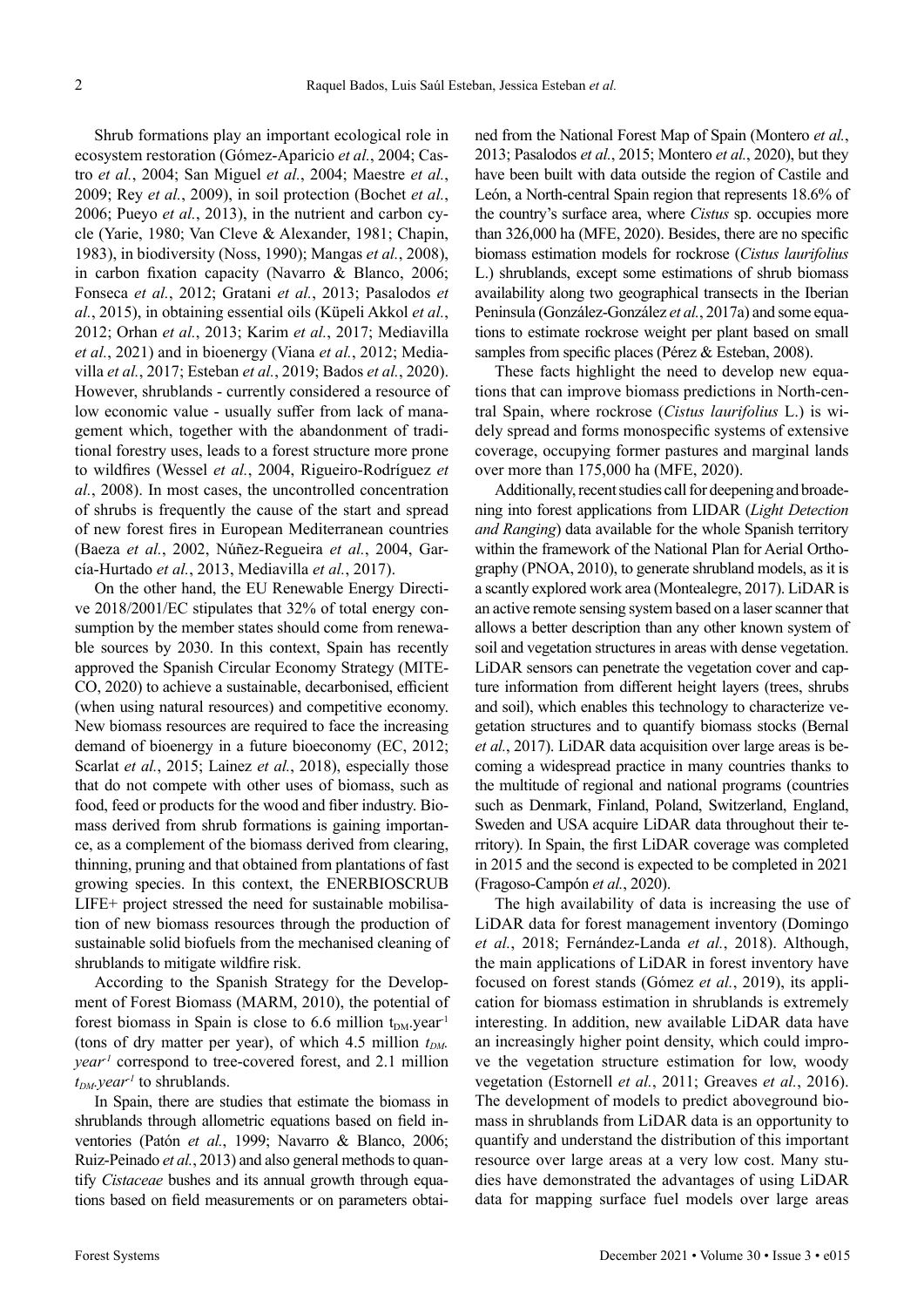(González-Olabarria *et al.*, 2012, Marino *et al.*, 2016). This also indicates the ability of this information to quantify biomass density in shrubland. However, it should be noted that the potential of LiDAR to describe shrubland structure may be seen as reduced due to poor classification of the point cloud in cases with high scrub cover and low LiDAR point density (Montealegre, 2017).

The aim of this paper is to develop new equations to predict the biomass of rockrose (*Cistus laurifolius* L.) shrublands in North-central Spain, based on field measurements and LiDAR data, in order to test the following hypothesis: a) New equations based on field measurements can improve rockrose biomass estimations quantified with more general methods for *Cistaceae* bushes. b) LiDAR information can contribute to estimate rockrose biomass stocks.

# **Materials and methods**

#### **Study area**

This study was carried out in three rockrose shrublands in North-central Spain, corresponding to former pasturelands with no livestock, over an area of 110 ha in the province of Soria. The area is classified as a Mediterranean temperate climate, with milder and wetter summers than in Southern Spain, with a less extended dry season and a longer interval of cold or winter frost (Peel *et al.*, 2007; AEMET, 2011). Fig. S1 [suppl.] shows the atmospheric characterization during 2016 in one of the study areas (Lubia), which is representative of the four locations.

The central point UTM coordinates (ETRS 89) of the study areas are: Lubia (30 N 542000 4606500); Acrijos (30 N 567482 4654497), Navalcaballo (30 N 539250 4613250) and Centenera (30 N 525792 4596024). Fig. 1 shows the municipalities where the study areas are located.

The shrublands had in common: a) the presence of almost pure stands of rockrose (*Cistus laurifolius* L.), with an abundance of over 80% of this species; b) shrub average age between 11 and 29 years, according to a dendrochronological analysis carried out by INIA (The National Institute of Agricultural and Food Research and Technology) in 2016 (González-González *et al.*, 2017b); c) average height between 1.1 and 1.5 m; d) low slope terrain with no stones or rocky outcrops; e) shrublands adjoining pine forests; f) no recent wildfire events.



**Figure 1.** Location of the municipalities where the study areas are located.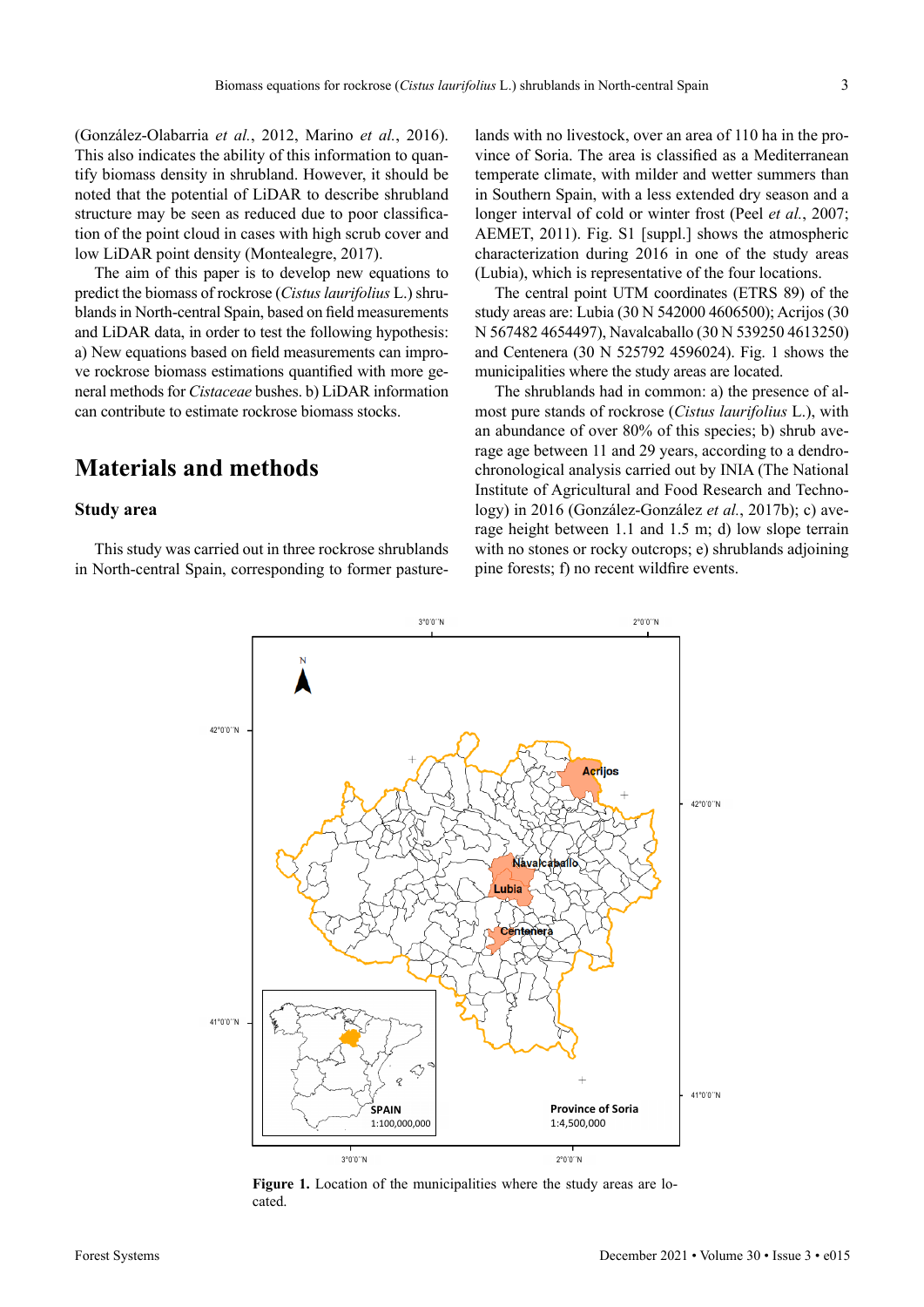#### **Data sources**

Field measurements and PNOA-LiDAR data were used to develop biomass estimation models. Field data collection was performed in 2016 on 3644 m<sup>2</sup> (290  $\omega$ 4mplots) of destructive sampling in the four mentioned shrublands (Table S1 [suppl.]) and biometric data from plant community (both shrub mass and individual plants) were recorded. Airborne LiDAR information was provided by PNOA-LiDAR collected in 2010, the nearest data to the sampling date, during leaf-on conditions, at a density of 0.5 points per m<sup>2</sup> and a vertical accuracy of less than 0.20 m. When the study began, the only LiDAR data available was from 2010, and when data from 2017 was published, all the data processing was done. On the other hand, they were only available for the South of the province of Soria, and one of the study areas (study area 1- Torretartajo) did not have updated LiDAR data from 2017. The temporal difference between the LiDAR flight and the field data can reduce predictive capacity of LiDAR information in young scrub areas with a higher growth capacity, what causes this LiDAR to work better in mature shrublands with slower growth.

This information was provided in 2 km resolution tiles covering the studied areas. It should be noted that more recent LiDAR images of all the sampled shrublands do not exist nowadays; that there were no perturbances in the scrub vegetation between the two dates (only growth) and that the average age of the vegetation is 21 years, an age from which growth slows down, so those LiDAR images are considered valid for the present study.

#### **Sampling methods**

#### *Weight per unit area (W, t<sub>DM</sub>.ha<sup>-1</sup>) equation based on field measurements*

Systematic sampling was carried out to fit a Weight per unit area  $(t_{DM}$ .*ha<sup>-1</sup>*) equation based on field measurements. The areas covered by rockrose vegetation were delimited and measured on aerial photographs (PNOA, 2010) and verified with field measurements. Sample size was based on a previous random pilot sampling carried out on 30 plots of 4 m in diameter in the same shrublands, in which a biomass average value of 15.4  $t_{DM}$ .ha<sup>-1</sup> with a standard deviation of 8  $t_{DM}$ .ha<sup>-1</sup> was obtained. The number of systematic sampling plots, setting a maximum error of 6%, was 288. The sampling plot centers were located at the nodes of a 55 m side square net. The corresponding UTM coordinates (Datum WGS84) were identified and located in the field with a sub-metric precision GPS. Circular plots of 4 m in diameter were marked on the terrain and the measurements of the following data were concentrated on them: shrub crown cover (CC, %), species composition, number of plants per hectare (N), and average shrub height (H, m) obtained by calculating the average height of the 12 plants closest to the plot center. Subsequently, all the plants were cut at ground level, without differentiation of species composition, and were weighed with a 30 kg  $\pm$  5 g digital dynamometer. Four samples per shrubland (2.5 kg per sample), including rockrose trunk, branches and leaves, were collected and sent to the Laboratory of Biomass Characterization (LCB) at CEDER-CIEMAT in Soria (Center for the Development of Renewable Energy Sources) to determine moisture content in order to estimate dry biomass weight per plot. To analyze the shrub moisture content, the analytical sample was prepared according to the UNE 14780:2011 standard, by means of homogenization, division and drying. The analytical method, drying at  $105\pm2$  °C, was performed in LCB following the ISO 18134-1:2015 standard.

#### *Weight per plant (w, kg<sub>DM</sub> plant<sup>-1</sup>) equation based on field measurements*

Transect sampling of rockrose plants was carried out in the three study areas to fit a *Weight per plant* (*kg.plant-1*) equation. A total of 426 individual rockrose plants with heights between 0.2 and 2.4 meters were sampled. In this region rockrose plants rarely exceed 2 m in height, and on the other hand, small plants below 20 cm in height cannot be collected for biomass with commercial mechanization systems. To have representative plants of all sizes, at least 30 plants per 20 cm height interval were measured and evenly distributed among the three locations. The measured biometric parameters were: plant green weight (*w*, kg), plant height (*h*, m) and the average of two plant crown perpendicular diameters (*d*, m). Afterwards, three plants per shrubland were taken to analyze moisture content and estimate plant dry weight.

#### *Weight per unit area (W, t<sub>DM</sub>.ha<sup>-1</sup>) equation based on Li-DAR data and field measurements*

Airborne LiDAR point clouds were automatically classified by PNOA distinguishing ground from vegetation points. Since the study was aimed at studying shrublands, this classification was verified before data processing. Locations with shrubs of 0.4-1.0 meters high were misclassified as ground, and in order to improve the results focused on this specific forest structure type, a reclassification procedure was considered using the LASground classification method implemented in LAStools software. The point cloud classification of PNOA-Li-DAR information is automatically carried out for large wooded and treeless forest areas with very diverse structure and composition. In spite of PNOA classification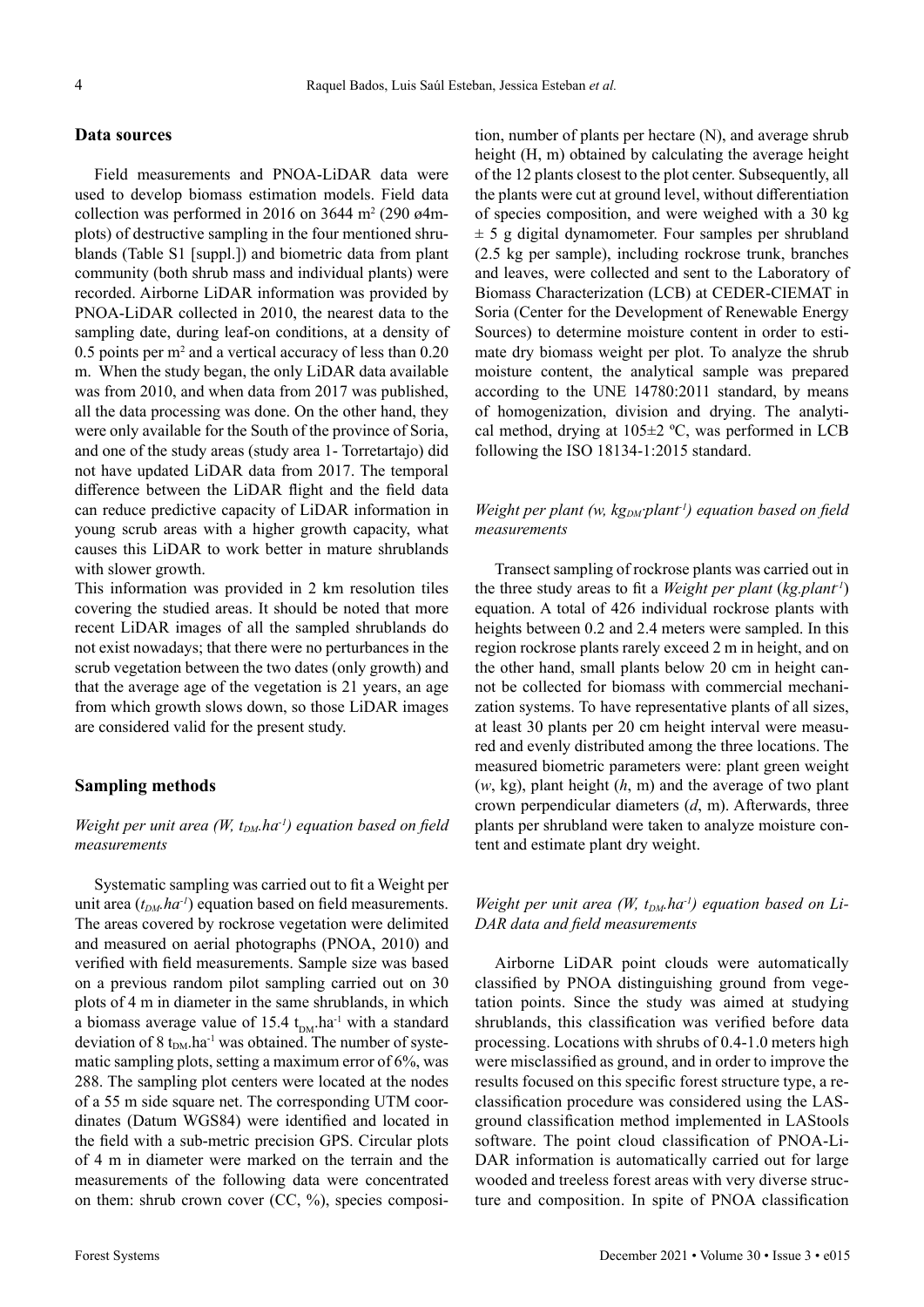works generally well, it can always be improved when it is focused on a specific forest structure type. For this reason, the LiDAR point cloud was reclassified in the formations under study. Afterwards, LiDAR tiles were processed with Fusion Software (McGaughey & Carson, 2003). A 2-meter resolution Digital Elevation Model (DEM) was generated from the reclassified ground points. This DEM was used to subtract the ellipsoidal elevation of the DEM from the Z coordinate of each Li-DAR return and normalize the LiDAR point cloud. The study area was tessellated into 20-meter pixels, computing a total of 26 LiDAR metrics for each of them. These metrics were computed using a predefined threshold height of 0.4 m, and they corresponded to a mean height (*LH<sub>mean</sub>*), maximum height (*LH<sub>maximum</sub>*) and minimum height (*LH<sub>minimum</sub>*), mode, standard deviation, variation coefficient, variance, interquartile range, kurtosis, skewness, shrub crown cover (LCC, %) (percentage of first returns over 0.4 m), and several percentiles (ranging from the  $1<sup>st</sup>$  to 99<sup>th</sup> percentile: P1, P5, P10, P20, P25, P30, P40, P50, P60, P70, P75, P80, P90, P95 and P99). Derived variables were constructed from metrics and percentiles of LiDAR heights that allowed describing the vertical distribution of biomass in shrublands. Sampling plots from the study areas were used to elaborate a *Shrub weight per unit area* ( $t_{DM}$ .ha<sup>-1</sup>) *equation based on LiDAR data and field measurements*. In each plot, LiDAR mean shrub height (*LHmean*, m), LiDAR shrub crown cover (*LCC*, %) and biomass dry weight ( $W$ , t<sub>DM</sub>. ha<sup>-1</sup>) were considered to fit this model. Finally, the same LiDAR metrics were calculated for each field plot and used as predictive variables to estimate dry biomass.

#### **Data analysis**

### *Weight per unit area (W, t<sub>DM</sub>.ha<sup>-1</sup>) equation based on field measurements*

Linear and non-linear (power and exponential) models based on sampling plot information were generated to fit dry biomass weight per unit area. *H, CC* and apparent biovolume (*ABV*), which is the product of *H* and *CC* (Cook, 1960), were considered as independent variables. Data analysis, statistical fits and cross-validation were implemented in R (R Development Core Team, 2008). The model was obtained with a level of significance of 0.05 for all the parameters. A cross-validation technique of 50 iterations was applied to validate the model that provided the best results in the diagnostic phase, splitting the original data into a training set of 70% of the cases and a test set of 30%. The result of the cross validation was the average of the 50 iterations. The selection of this high number of validation sets was considered highly representative for the validation process.

The following statistical metrics were used to evaluate and validate the precision and accuracy of the equations:  $R_{adj}^2$ , *mean absolute error* (MAE), *root mean squared error* (RMSE) and *bias estimate* (b).

#### *Weight per plant (w, kg<sub>DM</sub>⋅plant<sup>-1</sup>) equation based on field measurements*

Regression models were fitted to estimate dry biomass weight per plant. Data analysis, statistical adjustments and model cross-validations were implemented in R (R Development Core Team, 2008). Linear and non-linear models (power and exponential) were generated selecting the ones which provided the best results in the fitting and validation phases. The model was obtained with a level of significance of 0.05 for all the parameters. The same cross-validation procedure described in the previous section was used to evaluate and validate the biomass weight equation.

#### *Weight per unit area (W,*  $t_{DM}$ *, ha<sup>-1</sup>) equation based on Li-DAR data and field measurements*

Linear and non-linear (power and exponential) models were generated selecting the one which provided the best results in the fitting and validation phases. A cross-validation technique was applied to evaluate the accuracy of each model comparing  $R_{adj}^2$  and RMSE. Data analysis, statistical adjustments and model cross-validations were implemented in R (R Development Core Team, 2008). A stepwise approach was followed to perform the variable selection through an R MASS package (Ripley *et al.*, 2015). The model was obtained with a level of significance of 0.05 for all the parameters. The most accurate model developed, with the lowest RMSE, was used to predict the dry biomass in three of the study areas in a spatially continuous way.

In all the model fitting processes the Shapiro-Wilk test was used to verify the residual normality, the Breusch-Pagan test was used to verify homocedasticity and Vif test was used to verify collinearity.

#### *Comparison of biomass weight equations*

The developed weight per unit area equations were used to predict the dry biomass weight in study areas 1, 2 and 3. Technical problems related to the storage capacity and data processing of the computer, prevented the estimation of biomass in study area 4 with the equation based on LiDAR data, so this area was not considered in the comparison. The predicted values were compared with the field biomass sampling results as another way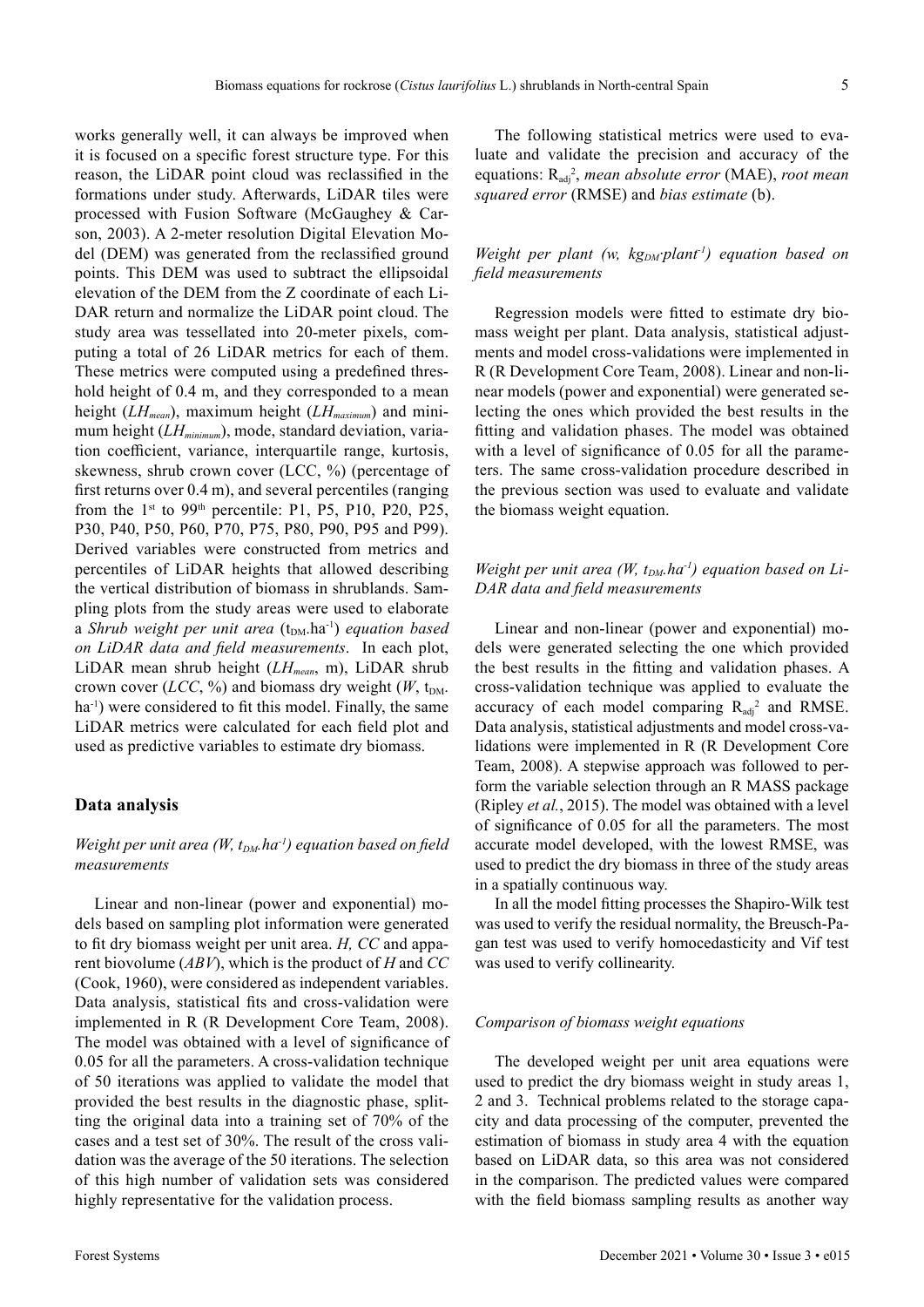of validation. The predicted results were also compared with two biomass equations for rockrose shrubs and *Cistaceae* bushes: Montero *et al.* (2020) and Pasalodos-Tato *et al.* (2015). The comparison of estimations from the different models was carried out considering accuracy statistics (mean shrub weight (W), standard deviation (SD), confidence interval (CI)) and precision statistics (MAE, bias and RMSE). *Weight per unit area* (t<sub>DM</sub>.ha<sup>-1</sup>) *equation based on LiDAR data and field measurements* offered a single estimation per study area, not per sampling plot, so standard deviation values when applying this model in the different sampling plots were null. Finally, as another source of comparison, the biomass values estimated with the three weight equations were compared with the field biomass estimations carried out by TRAGSA S.A., a company responsible for shrub harvesting trials in study areas 1 and 3 using a harvester-baler Biobaler WB55 (Bados *et al.*, 2020). The procedure followed by this company was based on the sum of harvested biomass and biomass left on the terrain after mechanized harvesting. The latter included inadequate shrub clearing and losses of fine material which, after being cleared, did not enter into the baling unit and fell to the ground, or went into and out of the baling unit without being part of a bale and fell to the ground. It was estimated by a systematic sampling of random approach transects establishing square plots of 0.5 x 0.5 meters (Blasco *et al.*, 2017).

## **Results**

Based on field measurements and LiDAR data, three biomass equations (Eq. 1, Eq. 2 and Eq. 3) were developed to predict aboveground biomass of rockrose shrublands in North-central Spain (two equations estimating tonnes of dry matter per hectare (Eq. 1 and 3) and one equation estimating kilograms of dry matter per plant (Eq. 2) .

#### **Weight per unit area (W, t<sub>DM</sub>.ha<sup>-1</sup>) equation based on field measurements**

The best equation based on field measurements to predict dry biomass weight per unit area was obtained through an allometric model in which the independent selected variable was ABV (Apparent biovolume) adjusted by non-linear regression. ABV is the product of the mean shrub crown cover  $(CC, %)$  and the mean shrub height (*h*, m). It yielded an appropriate level of precision and accuracy explaining 69% of the variance of the estimated variable, with a MAE of 4.12  $t_{DM}$ .ha<sup>-1</sup> (26.1%), bias estimate of -1.01 t<sub>DM</sub>.ha<sup>-1</sup> (6.4%) and RMSE of 6.08 t<sub>DM</sub>.ha<sup>-1</sup> (38.4%) (Table 1):

$$
W = 0.577 \cdot ABV^{0.730} \qquad (Eq. 1)
$$

where W is the dry biomass weight per hectare  $(t_{DM} \cdot ha^{-1})$ , *ABV* is the apparent biovolume.

The cross-validation procedure produced the following statistics:  $R_{\text{adj}}^2$  0.69, MAE 4.44 t<sub>DM</sub>.ha<sup>-1</sup> (28.8%), bias -1.07  $t_{DM}$ .ha<sup>-1</sup> (-7.0%) and RMSE 1.44  $t_{DM}$ .ha<sup>-1</sup> (9.4%).

Regarding multicollinearity and heteroscedasticity of this model, although residuals from the regression line of Eq. 1 corresponded to a normal distribution without autocorrelation, they showed some heteroscedasticity (studentized residual grew with the independent variable values), so a Box-cox transformation was tried. The results showed a softer growing trend of the residuals, but its behavior was worse for the lower values of the independent value (overestimating the weight). Its mean absolute error was greater than that of the original Eq. 1 and it had a 95% significant lack-of-fit statistic, so it was finally discarded.

#### Weight per plant (w, kg<sub>DM</sub>·plant<sup>-1</sup>) equation **based on field measurements**

The best statistical fit for dry weight per plant was obtained through an allometric model in which the independent variables were *h* and *d* fitted by non-linear regression. It yielded an appropriate level of precision and accuracy explaining 87% of the variance of the estimated variable, with a MAE of 0.46 kg<sub>DM</sub>⋅plant<sup>-1</sup> (26.5%), bias estimate of -0.26 kg<sub>DM</sub>.plant<sup>-1</sup> (-17.1%) and RMSE of 0.82  $kg<sub>DM</sub>.plant<sup>-1</sup> (45.2%) (Table 1):$ 

$$
w = 1.140 \cdot h^{0.979} \cdot d^{1.535} \qquad (Eq. 2)
$$

where w is the dry weight of the plant (kg<sub>DM</sub>⋅plant<sup>-1</sup>), *h* is the plant height (m) and *d* is the average value of the plants crown perpendicular diameters (m).

The cross-validation procedure gave the following statistics:  $R_{\text{adj}}^2$  0.78, MAE 0.56 kg<sub>DM</sub>⋅plant<sup>-1</sup> (32.4%), bias -0.30 kg<sub>DM</sub>·plant<sup>-1</sup> (-17.2%) and RMSE 0.32 kg<sub>DM</sub>·plant<sup>-1</sup>  $(18.3\%)$ .

Although residuals from the regression line of Eq. 2 corresponded to a normal distribution and did not show autocorrelation, they showed a certain degree of heteroscedasticity (studentized residual grew with the estimated value or w), but as most of the w-values were low (only 12 out of the 412 values were greater than 6 kg<sub>DM</sub>⋅plant<sup>-1</sup>), the effect of such heteroscedasticity was considered irrelevant. With regard to the multicollinearity between the two explaining variables, their correlation coefficient was 0.70, what could lead to eliminating one of them. Nonetheless, the analysis of the significance of the coefficients of both variables made keeping them in the model advisable, as the removal of any of them worsened the fitting quality.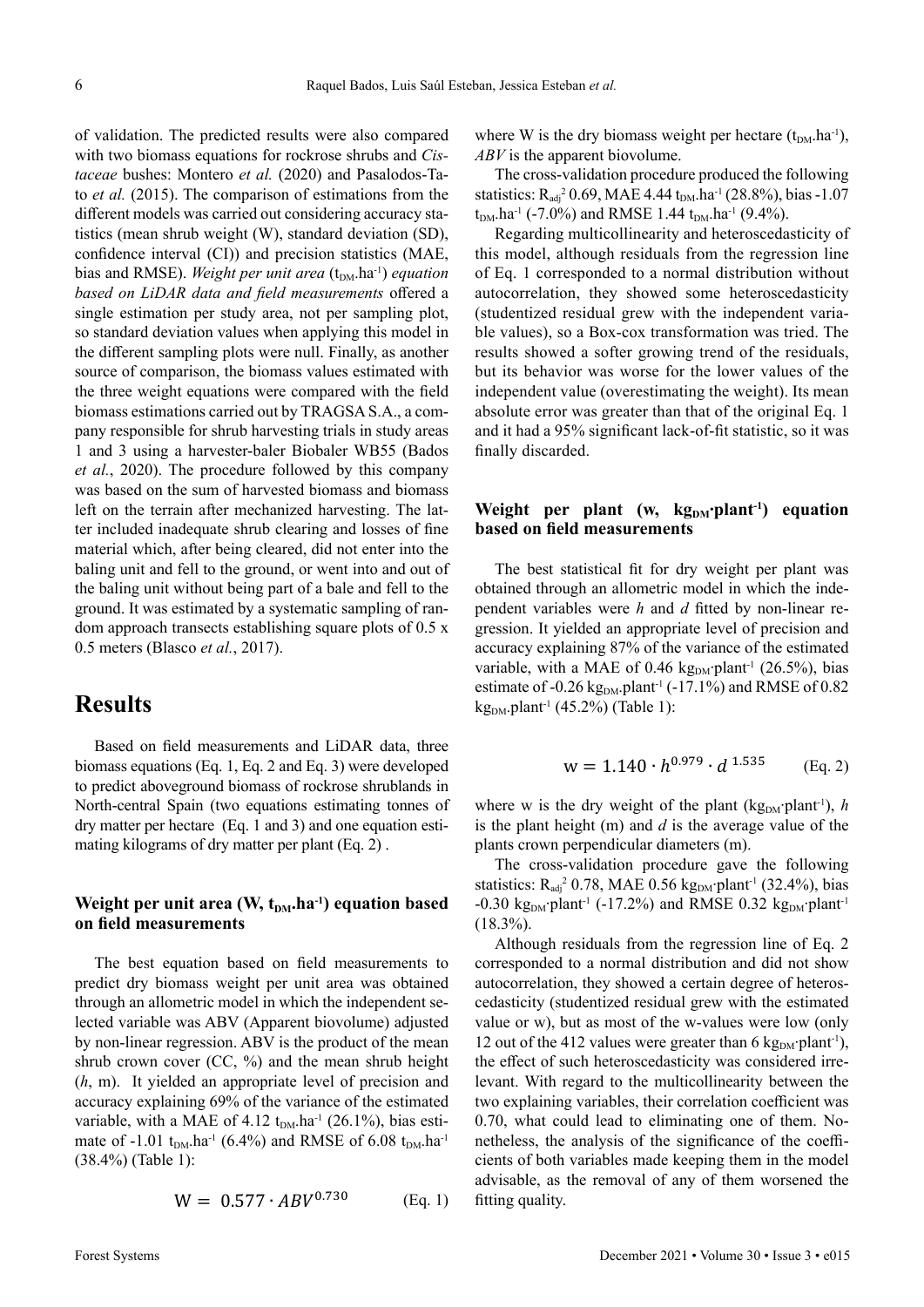| Eq. 1: $W = a \cdot ABV^b$                                                                                            |               |           |                |              |              |          |                    |                     |               |
|-----------------------------------------------------------------------------------------------------------------------|---------------|-----------|----------------|--------------|--------------|----------|--------------------|---------------------|---------------|
| Variable                                                                                                              | Param         | Coef.     | SD <sub></sub> | $\, {\bf p}$ | $t_{st}$     | MAE, (%) | Radj <sup>2</sup>  | $b,$ $\binom{0}{0}$ | RMSE, $(\% )$ |
| Intercept                                                                                                             | $\rm{a}$      | 0.577     | 0.102          | 0.0000       | $-5.402$     | 4.12     | 0.69               | $-1.02$             | 6.08          |
|                                                                                                                       |               |           |                |              |              | (26.09)  |                    | $(-6.43)$           | (38.44)       |
| <b>ABV</b>                                                                                                            | $\mathbf b$   | 0.730     | 0.024          | 0.0000       | 30.723       |          |                    |                     |               |
| Eq. 2: $w = A \cdot h^B \cdot d^C$                                                                                    |               |           |                |              |              |          |                    |                     |               |
| Variable                                                                                                              | Param.        | Coef.     | SD <sub></sub> | $\, {\bf p}$ | $t_{st}$     | MAE, (%) | $R_{\text{adj}}^2$ | $b,$ $\binom{0}{0}$ | RMSE, $(\% )$ |
|                                                                                                                       | A             | 1.140     | 0.045          | 0.0000       | 6.103        | 0.46     | 0.87               | $-0.26$             | 0.82          |
|                                                                                                                       |               |           |                |              | (26.54)      |          | $(-17.11)$         | (45.21)             |               |
| $\mathbf{h}$                                                                                                          | B             | 0.979     | 0.103          | 0.0000       | 5.918        |          |                    |                     |               |
| $\mathbf d$                                                                                                           | $\mathcal{C}$ | 1.535     | 0.063          | 0.0000       | 19.327       |          |                    |                     |               |
| Eq. 3: $W = a \cdot LCC \left[ \frac{(P90 - P40)}{(P90 - LHmean)} \right]^{b} \cdot LCC(P95 - P60)^{c} \cdot P05^{d}$ |               |           |                |              |              |          |                    |                     |               |
| Variable                                                                                                              | Param.        | Coef.     | SD <sub></sub> | $\, {\bf P}$ | $t_{\rm st}$ | MAE, (%) | $R_{\text{adj}}^2$ | $b,$ $(\%)$         | RMSE, $(\% )$ |
| Intercept                                                                                                             | a             | 0.0077    | 0.6897         | < 0.05       | $-7.087$     | 2.41     | 0.89               | $-0.27$             | 3.64          |
|                                                                                                                       |               |           |                |              |              | (15.15)  |                    | $(-1.68)$           | (22.89)       |
| LCC $\left[\frac{(P90-P40)}{(P90-LHmean)}\right]$ ;                                                                   | $\mathbf b$   | 1.8727    | 0.2117         | < 0.05       | 8.847        |          |                    |                     |               |
|                                                                                                                       |               |           |                |              |              |          |                    |                     |               |
| LCC (P95-P60);                                                                                                        | $\mathbf c$   | $-0.5267$ | 0.1258         | < 0.05       | $-4.187$     |          |                    |                     |               |
|                                                                                                                       |               |           |                |              |              |          |                    |                     |               |
| P <sub>05</sub>                                                                                                       | d             | $-2.2668$ | 0.4725         | < 0.05       | $-4.798$     |          |                    |                     |               |

**Table 1.** Regression parameters and goodness-of-fit statistics of Eq. 1, Eq. 2 and Eq. 3

Param.: parameter; Coef.: coefficient; SD: standard deviation; P: P-value; t<sub>st</sub>: t<sub>statistic</sub>; MAE;%: mean absolute error, relative MAE; b: bias, relative bias; RMSE: root mean square error, relative RMSE; ABV: apparent biovolume; h: plant height (m); d: average value of plant crown perpendicular diameters (m); P05, P40, P60, P90, P95: height (m) such that 5%, 40%, 60%, 90% and 95% of returns are, respectively, below them; LCC: LiDAR shrub crown cover (%); LHmean: LiDAR mean height (m).

### **Weight per unit area (W, t<sub>DM</sub>.ha<sup>-1</sup>) equation based on LiDAR data and field measurements**

The best equation to predict dry biomass weight per unit area based on LiDAR data and field measurements included percentiles P05, P40, P60, P90, P95, *LHmean* and LCC. Overall, it yielded an appropriate level of precision and accuracy explaining 89% of the variance of the estimated variable, with a MAE of 2.41  $t_{DM}$ .ha<sup>-1</sup> (15.1%), bias estimate of -0.27  $t_{DM}$ .ha<sup>-1</sup> (-1.7%) and RMSE of 3.64  $t_{DM}$ . ha<sup>-1</sup> (22.9%) (Table 1):

$$
W = 0.0077 \cdot LCC \left[ \frac{(P90 - P40)}{(P90 - LHmean)} \right]^{1.8727}
$$
  
\n
$$
\left[ \frac{LCC}{P95 - P60} \right]^{-0.5267} \cdot P05^{-2.2682}
$$
 (Eq. 3)

where *W* is the biomass dry weight ( $t_{DM}$ ⋅ ha<sup>-1</sup>); P05, P40, P60, P90, P95 are the height values (m) such that 5%, 40%, 60%, 90% and 95% of returns are, respectively, below them; LCC is the LiDAR shrub crown cover (%) and *LH<sub>mean</sub>* is the LiDAR mean height (m).

The cross-validation procedure produced the following statistics:  $R_{adj}^2$  0.60, MAE 2.88  $t_{DM}$ .ha<sup>-1</sup> (18.1%), bias -0.03 t<sub>DM</sub>.ha<sup>-1</sup> (-0.2%) and RMSE 4.25 t<sub>DM</sub>.ha<sup>-1</sup> (26.7%).

#### **Comparison of biomass estimations with the developed equations**

Eq. 1 and Eq. 3 were used to predict dry biomass weight in study areas 1, 2 and 3. These estimations, together with the field biomass sampling results and the predicted values obtained with Montero *et al.* (2020) model (Eq. 4) and Pasalodos-Tato *et al.* (2015) model (Eq. 5) are shown for comparison purposes in Table 2. Equations 1, 2, 3, 4 and 5 are described in Appendix A1 [suppl.]. The weight per plant equation (Eq. 2), in spite of its good fit, was not used to predict tonnes per hectare since it requires additional sampling of the number of plants per hectare, which increases the data collection effort and can be an additional source of error. Finally, the biomass values estimated in study areas 1 and 3 using Eq. 1, 3, 4 and 5 are shown, for comparison in Table 3. This table also includes the field biomass estimations carried out by TRAGSA after the shrub harvesting trials of both study areas.

Eq. 1, based on *ABV* as an explanatory variable, offers the most accurate and precise estimations in study areas 2 and 3, with a bias between -0.2% and 0.2%, MAE between 27.0% and 17.2% (4.0 and 2.0  $t_{DM}$ ·ha<sup>-1</sup>) and RMSE between 35.4% and 23.7%, respectively. The most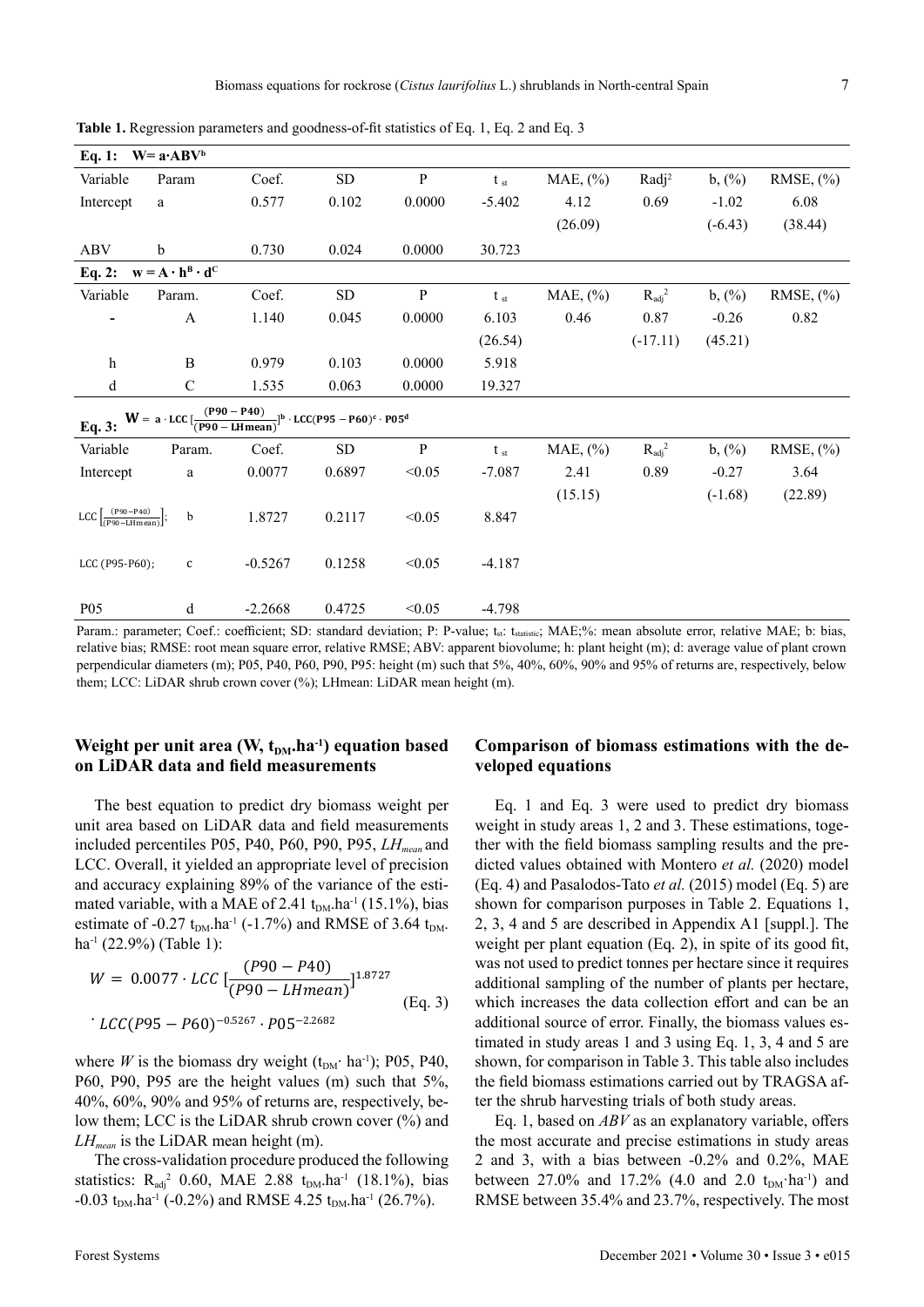| Table 2. Mean values and statistical estimators of dry biomass estimations $(t_{DM} \text{.ha}^{-1})$ obtained with Eq. 1, Eq. 3, Montero <i>et al.</i> , 2020 |
|----------------------------------------------------------------------------------------------------------------------------------------------------------------|
| model (Eq. 4) and Pasalodos-Tato <i>et al.</i> , 2015 model (Eq. 5) in study areas 1, 2 and 3.                                                                 |

| <b>Study</b>                            | Field         |                 |                 | <b>Biomass estimations</b> |              |  |
|-----------------------------------------|---------------|-----------------|-----------------|----------------------------|--------------|--|
| area                                    | sampling      | Eq. 1           | Eq. 3           | Eq. 4                      | Eq. 5        |  |
| 1: Lubia                                |               |                 |                 |                            |              |  |
| W                                       | 17.4          | 14.3            | 15.5            | 21.5                       | 19.6         |  |
| <b>SD</b>                               | 11.76         | 6.4             | n.a.            | 10.1                       | 11.9         |  |
| CI                                      | 15.2-19.7     | 13.1-15.6       | n.a.            | 19.6-23.5                  | 17.3-21.8    |  |
| $b, b$ $(\%)$                           |               | $-3.1, (-21.8)$ | $-1.9, (-12.4)$ | 4.1, (18.9)                | 2.1, (10.8)  |  |
| MAE, MAE (%)                            |               | 5.6, (39.3)     | 9.1, (58.5)     | 6.7, (31.3)                | 6.0, (30.6)  |  |
| RMSE, RMSE (%)                          |               | 8.5, (59.5)     | 11.9, (76.4)    | 8.4, (39.2)                | 8.1, (41.5)  |  |
| 2: Acrijos                              |               |                 |                 |                            |              |  |
| W                                       | 14.9          | 14.7            | 15.9            | 23.3                       | 21.6         |  |
| ${\rm SD}$                              | 7.7           | 7.1             | n.a.            | 10.8                       | 13.0         |  |
| CI                                      | 13.4-16.4     | 13.3-16.1       | n.a.            | 21.2-25.5                  | 19.1-24.2    |  |
| $b, b$ $(\%)$                           |               | $-0.2, (-1.3)$  | 1.0, (6.1)      | 8.4, (36.1)                | 6.7, (31.0)  |  |
| MAE, MAE (%)                            |               | 4.0, (26.0)     | 6.1, (38.5)     | 9.0, (38.7)                | 8.4, (39.1)  |  |
| RMSE, RMSE (%)                          |               | 5.2, (35.4)     | 7.3, (48.6)     | 10.9, (46.6)               | 10.9, (50.5) |  |
| 3: Navalcaballo                         |               |                 |                 |                            |              |  |
| W                                       | 11.6          | 11.8            | 7.0             | 16.9                       | 13.6         |  |
| ${\rm SD}$                              | 4.7           | 4.6             | n.a.            | 6.6                        | 7.4          |  |
| CI                                      | $10.2 - 13.0$ | $10.4 - 13.1$   | n.a.            | 15.0-18.9                  | 11.4-15.8    |  |
| $b, b$ $(\%)$                           |               | 0.2, (1.65)     | $-4.6, (-65.3)$ | 5.3, (31.6)                | 2.1, (15.1)  |  |
| MAE, MAE (%)                            |               | 2.0, (17.2)     | 5.4, (77.3)     | 5.5, (32.6)                | 3.7, (26.8)  |  |
| RMSE, RMSE (%)                          |               | 2.8, (23.7)     | 6.5, (93.5)     | 6.6, (39.3)                | 5.2, (37.8)  |  |
| All study areas $(1, 2 \text{ and } 3)$ |               |                 |                 |                            |              |  |
| W                                       | 15.4          | 14.0            | 14.2            | 21.5                       | 19.3         |  |
| SD                                      | 9.5           | 6.5             | 3.3             | 10.1                       | 12.0         |  |
| CI                                      | 14.2-16.6     | 13.2-14.8       | n.a.            | 20.2-22.7                  | 17.8-20.8    |  |
| $b, b$ $(\%)$                           |               | $-1.4, (-9.7)$  | $-1.2, (-8.8)$  | 6.0, (28.1)                | 3.9, (20.4)  |  |
| MAE, MAE (%)                            |               | 4.3, (30.9)     | 7.2, (51.2)     | 7.4, (34.7)                | 6.6, (33.9)  |  |
| RMSE, RMSE (%)                          |               | 6.6, (46.7)     | 9.5, (67.4)     | 9.2, (43.1)                | 5.3, (27.4)  |  |

W: biomass dry weight (t<sub>DM</sub>.ha<sup>-1</sup>); w:dry weight per plant (kg<sub>DM</sub>·plant<sup>-1</sup>); SD: standard deviation (t<sub>DM</sub>.ha<sup>-1</sup>); n: number of sampling plots; CI: confidence interval  $(t_{DM} \text{. ha}^{-1})$ ; b: bias; b%: relative bias; MAE: mean absolute error  $(t_{DM} \text{. ha}^{-1})$ ; MAE %: relative MAE; RMSE: root mean square error (t<sub>DM</sub>.ha<sup>-1</sup>); RMSE %: relative RMSE; Eq. 1: W= 0.577*⋅ABV*<sup>0.730</sup> where *ABV* is the apparent biovolume; Eq. 2: w=1.14⋅*h*<sup>0.98</sup>⋅*d*<sup>1.54</sup> where h is the average plant height (m) and d is the average crown diameter (m); Eq. 3: W=  $_{0.0077 \cdot LCC}$   $\frac{(P90 - P40)}{(P90 - LHmean)}$ <sup>1.8727</sup> *LCC* is the LiDAR shrub crown cover (%), LH<sub>mean</sub> is the LiDAR mean height (m) and *P95, P90, P60, P40, P05* are the height values (m) such Eq. 2: w=1.14 $\cdot h^{0.98} \cdot d^{1.54}$  whe  $\cdot$   $_{LCC(P95-P60)^{-0.5267}}$   $\cdot$   $_{P05^{-2.2682}}$  where that 95%, 90%, 60%, 40% and 5% of returns are, respectively, below them; n.a.: not available.

accurate and precise results are also obtained when all study areas are considered (bias -9.7%, MAE 30.9% and RMSE 46.7%). However, Eq. 4 and 5 show more precise estimations in study area 1, although biomass dry weight values are not within the systematic sampling confidence interval at 95% confidence. This could be related to the average age of vegetation. Eq. 1 provides better results for younger and less lignified shrublands (study areas 2 and 3 with an average age between 11 and 16 years) than for older ones (study area 1 with average age of 29 years) (Table S1 [suppl.]). Nevertheless, Eq.1 estimations in study areas 1 and 3 are in accordance with the biomass values estimated by TRAGSA after harvesting both shrublands (Table 3).

Eq. 3 provides biomass dry weight values within the systematic sampling confidence interval in study areas 1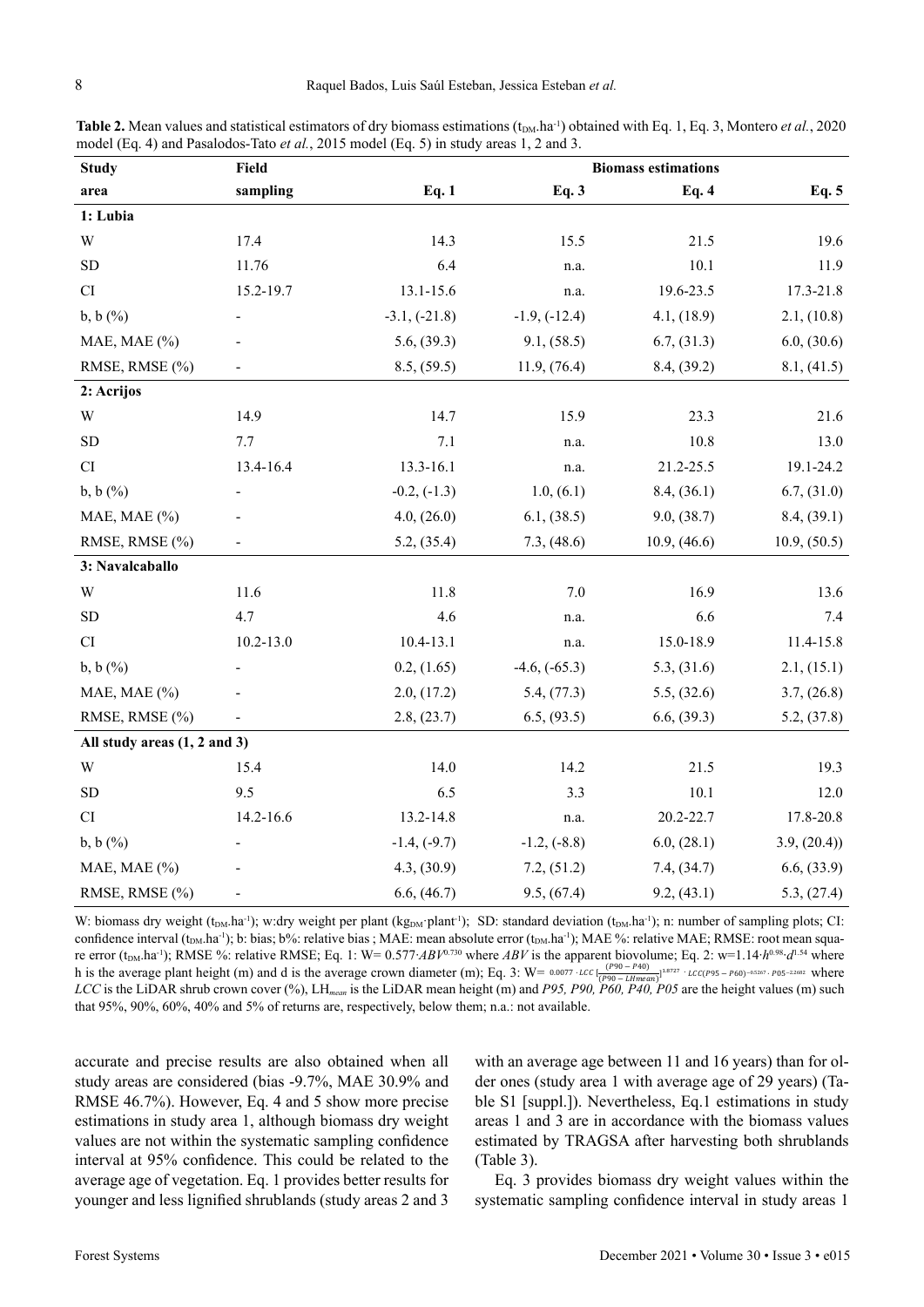**Table 3.** Harvesting trial results with a harvester-baler (Biobaler WB55) in two rockrose (*Cistus laurifolius* L.) shrublands in Soria (Spain) [TRAGSA, S.A. (2017)] compared to biomass sampling results and estimations using Eq. 1, 3, 4 and 5

| <b>Clearing trial results</b>                      | Study area |      |  |
|----------------------------------------------------|------------|------|--|
|                                                    | 1          | 3    |  |
| Harvested area (ha)                                | 37.3       | 19.3 |  |
| Harvested biomass $(t_{DM} \cdot ha^{-1})$         | 2.8        | 2.7  |  |
| Not harvested biomass $(t_{DM} \cdot ha^{-1})$     | 10.9       | 8.2  |  |
| TRAGSA biomass estimation $(t_{DM} \cdot ha^{-1})$ | 13.7       | 10.9 |  |
| Field sampling results $(t_{DM} \cdot ha^{-1})$    | 18.3       | 15.3 |  |
| Biomass estimations $(t_{DM} \cdot ha^{-1})$ :     |            |      |  |
| Equation 1                                         | 14.3       | 11.8 |  |
| Equation 3                                         | 15.5       | 7.0  |  |
| Equation 4                                         | 21.5       | 16.9 |  |
| Equation 5                                         | 19.6       | 13.6 |  |

and 2 at 95% confidence. This model offers biomass figures closer to TRAGSA data and field sampling data in study area 1 than in study area 3.

## **Discussion**

The developed weight per hectare equations (Eq. 1 and Eq. 3), generated through two different methodologies, allowed appropriate precision and accuracy levels, with  $R_{\text{adj}}^2$  values of 0.69 and 0.89 respectively, which are of the same order or better than other more general previous studies to estimate *Cistaceae* shrubs (R<sub>adj</sub><sup>2</sup> 0.76 in Pasalodos-Tato *et al.* (2015) and  $R_{adj}^2$  0.64 in Montero *et al.*, (2013), and RMSE values below 39%).

Navarro & Blanco (2006) estimated *Cistus ladanifer* L. biomass as a function of shrub age ranging between 1 and 12 years, with a greater R<sup>2</sup> (0.97) and *Cistus ladanifer* L. and *Erica* sp. with values of the same order or lower  $(R<sup>2</sup>$  of 0.71). Yao *et al.* (2021) defined allometric models to estimate shrub biomass, including crown-related volumes as predictors, with similar  $R^2$  (0.63-0.86).

The weight per plant equation (Eq. 2) also provided acceptable levels of precision and accuracy ( $R_{\text{adj}}^2$  0.87 and MAE 2.4  $kg<sub>DM</sub>$  plant<sup>-1</sup>), but less favorable than those published by Pérez & Esteban (2008) ( $R_{\text{adj}}$ <sup>2</sup> 0.96 and MAE 0.062 kg<sub>DM</sub> $\gamma$  plant<sup>-1</sup>), although it should be noted that the cited study was based on a sample of 30 plants located at Lubia (Soria) versus the sample of 426 plants located in study areas 1, 2 and 3.

Shrub biomass estimations provided by Eq. 1 and Eq. 3 are within the average biomass accumulation confidence interval estimated by González-González *et al.* (2017a) for a shrub formation composed of rockrose shrubs and

*Cistaceae* bushes in Central Spain (11.93 $\pm$ 5.8 t<sub>DM</sub>·ha<sup>-1</sup>), considering an average height of 98.2±3 cm and an average crown cover of 59.9±2 %.

Montero *et al.* (2020) and Pasalodos-Tato *et al.* (2015) models overestimate shrub biomass weight between 25 and 40% with respect to the field sampling results in the three study areas, with weight per hectare values being above the systematic sampling confidence intervals. This is reasonable taking into account that Eq. 1 and 3 were fitted from plants and mass values sampled in North-central Spain, while Eq. 4 and 5 were not developed from sampling plots located in the region of Andalusia (Southern Spain). Eq. 1 and 3 estimations offer biomass values closer to TRAGSA estimations after harvesting study areas 1 and 3, being underestimated in this case between 25-43% with respect to field sampling results.

LiDAR technology provides an outstanding information source for characterizing the forest structure (Næsset, 2002) and, therefore, for predicting forest variables in a spatially continuous manner (Domingo *et al.*, 2017; Montealegre *et al.*, 2016). However, the great majority of the studies using PNOA-LiDAR data have focused on the quantification of the forest resources without considering the shrubs ecosystems (Fernández-Landa *et al.*, 2018; Gómez *et al.*, 2019). As far as the authors are concerned, this study along with the works of Estornell *et al.* (2011, 2012) are unique in the employment of LiDAR data for shrubland biomass estimation in Spain. The results show that low density PNOA-LiDAR can be used as an auxiliary information to obtain biomass estimates spatially continuous. The cross-validation results, in terms of relative RMSE and  $R<sup>2</sup>$ , are consistent with other studies. The dry biomass models based on LiDAR data yielded a relative RMSE of 26.70% and R<sup>2</sup> of 0.60. Estornell *et al.* (2012) employed high density LiDAR data to assess the biomass of a Mediterranean forest in Valencia (Spain) achieving an  $\mathbb{R}^2$  of 0.67 and a relative RMSE of 28%. Greaves *et al.* (2016) estimated shrub biomass in Arctic Tundra using also LiDAR data and reported an  $\mathbb{R}^2$  of 0.61. Glenn *et al.* (2016) modeled the biomass of semi-arid vegetation sites in the western U.S. with LiDAR data and found a  $\mathbb{R}^2$  of 0.56. Zhao *et al.* (2021) estimated shrub aboveground biomass as a function of high-density LiDAR point cloud data acquired from an unmanned aerial vehicle with a greater  $\mathbb{R}^2$  (0.77).

The methodology developed in this study leveraging LiDAR could be replicated at a national scale or over other territories with well-established LiDAR programs. Further research should focus on studying how LiDAR data and other sources of information (optical or SAR satellite imagery) could be integrated to estimate biomass more accurately. It was found that the calibration of regression models using optical and LiDAR metrics improved shrub biomass estimates (Glenn *et al.*, 2016;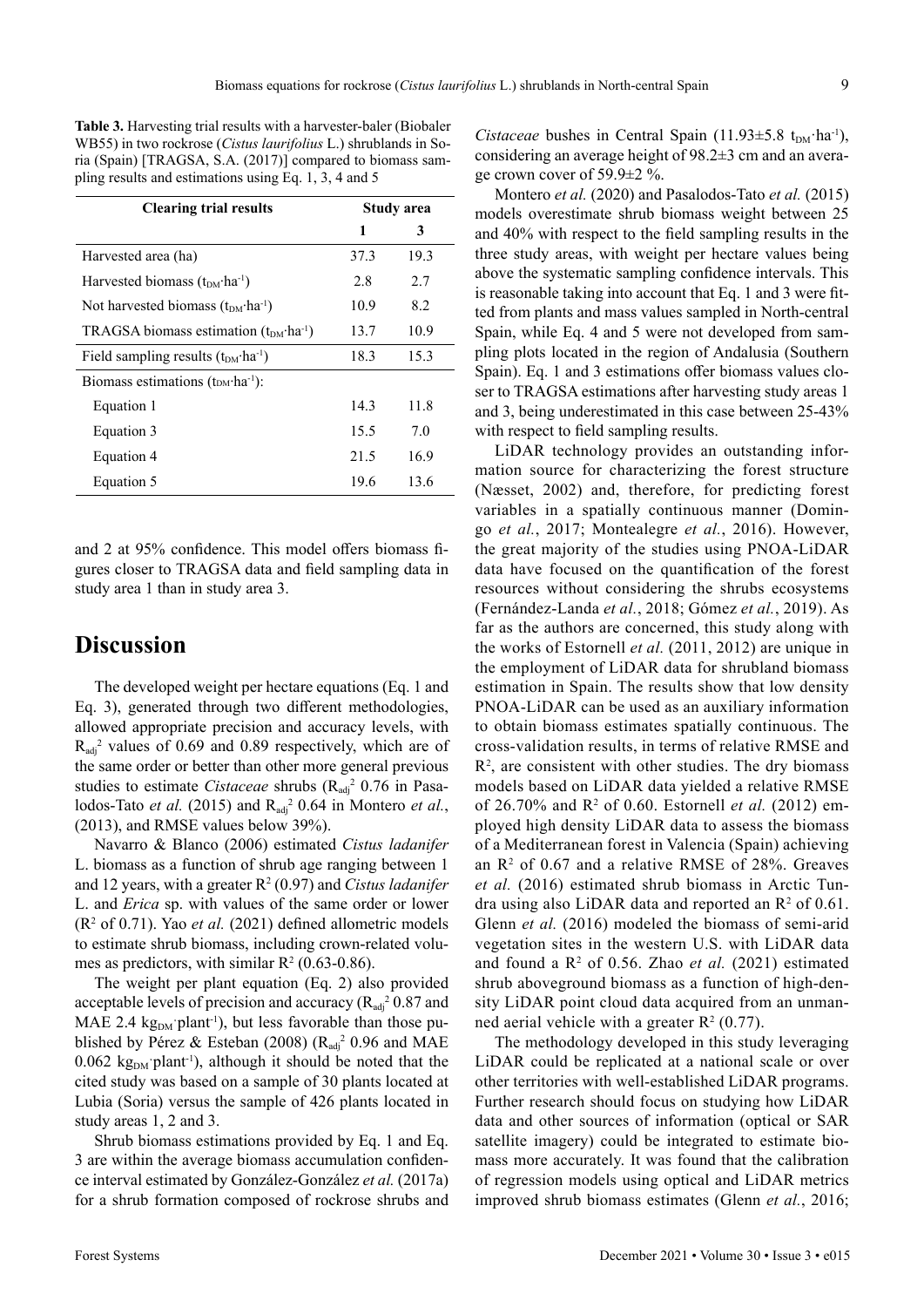Greaves *et al.*, 2016; Zhao *et al.*, 2021). Optical data could also be considered as an alternative to develop a more cost-effective biomass-inventory solution when LiDAR data is unavailable free of charge. Chen *et al.* (2018) evaluated the capacity of Landsat data to predict shrub biomass in a semi-arid ecosystem of China with successful results ( $R^2$ = 0.88), although a shrub mask was initially created to limit the application of the model. In this sense, the generation of shrub cartography products along with fuel variables of the canopy, derived from Li-DAR data, could also be of great importance for the generation of fuel-model maps (Marino *et al.*, 2016). The accurate filtering of the LiDAR points cloud into ground and shrub points hinder the use of LiDAR data for shrub biomass estimation (Montealegre, 2017). This could explain the poorest performance of Eq. 3 in the study area 3 (Table 2), as suggested by a dry biomass mean value below the confidence interval of the field sampling estimation. Study area 3 is characterized by smaller shrublands with lower mean height values which could lead to a greater confusion between ground and shrub points, and thereby, producing a lower quality DEM. In this sense, higher LiDAR data density could overcome this problem resulting in more accurate predictions (Estornell *et al.*, 2012). The PNOA-LIDAR program is on the verge of finalizing the acquisition of the second coverage with a higher point density which could be convenient for further research to assess whether more accurate estimates are obtained. Besides point density, additional factors related to temporal differences between LiDAR data and ground data could affect the biomass estimation (McRoberts *et al.*, 2016).

Regression models calibrated with LiDAR data could be applied to obtain wall-to-wall estimates without the need for field plots. In addition, the PNOA-LiDAR program has started to develop the second coverage campaign with a higher density of points, which could be convenient to verify whether more robust biomass values could be estimated. It would be advisable to carry out new research to analyze the combination of LiDAR with other sources of information, such as optical or SAR satellite imagery, that would allow better predictions. It was found that the addition of spectral information improved shrub biomass estimations (Riaño *et al.*, 2007; Greaves *et al.*, 2016).

## **Conclusions**

The study contributes to improving aboveground rockrose (*Cistus laurifolius* L.) shrub biomass estimations in North-central Spain. The *Weight per unit area* (*W,*   $t_{DM}$ *·ha<sup>-1</sup>*) *equation* (Eq. 1) is based on general data that can be obtained from the National Forest Map of Spain, and offers more accurate and precise estimations than earlier

The *Weight per unit area equation* (Eq. 3) based on LiDAR and field data was developed using a methodology capable of obtaining acceptable biomass estimations at a very low cost. Based on the PNOA-LiDAR second coverage campaign, currently under development, new research is needed to analyze whether other combinations of predictive variables could improve biomass estimations.

Eq. 1 and Eq. 3, combined with high resolution Li-DAR information, could allow estimating rockrose biomass stocks in a continuous way and without additional field work costs over more than 175,000 ha of rockrose (*Cistus laurifolius* L.) shrublands in different regions of North-central Spain, in order to contribute to a sustainable management of shrub formations for energy use, bio-based industries, and fuel modeling for assessing fire hazard.

#### . **References**

- AEMET (Agencia Estatal de Meteorología, España) Iberian Climate Atlas (2011). [https://www.aemet.es/es/](https://www.aemet.es/es/conocermas/recursos_en_linea/publicaciones_y_estudios/publicaciones/detalles/Atlas-climatologico) [conocermas/recursos\\_en\\_linea/publicaciones\\_y\\_estu](https://www.aemet.es/es/conocermas/recursos_en_linea/publicaciones_y_estudios/publicaciones/detalles/Atlas-climatologico)[dios/publicaciones/detalles/Atlas-climatologico](https://www.aemet.es/es/conocermas/recursos_en_linea/publicaciones_y_estudios/publicaciones/detalles/Atlas-climatologico)
- Bados R, Tolosana E, Esteban LS, 2020. Evaluation of a harvester-baler system operating in a rockrose (*Cistus laurifolius* L.) shrubland. Croat J For Eng 41(2): 191- 203.<https://doi.org/10.5552/crojfe.2020.688>
- Baeza MJ, De Luís M, Raventós J, Escarré A, 2002. Factors influencing fire behaviour in shrublands of different stand ages and the implications for using prescribed burning to reduce wildfire risk. J Environ Manage 65 (2): 199-208. [https://doi.org/10.1006/](https://doi.org/10.1006/jema.2002.0545) [jema.2002.0545](https://doi.org/10.1006/jema.2002.0545)
- Bernal N, Trassierra A, Esteban J, Tomé JL, Sánchez T, Fernández A, Sabín P, 2017. Manual para la cuantificación de existencias de biomasa en masas forestales de matorral mediante metodología LiDAR. [http://](http://enerbioscrub.ciemat.es/documents/210922/222403/Manual+Lidar/82b0b5a5-1f52-4007-a7f5-7d4ce2d6429e) [enerbioscrub.ciemat.es/documents/210922/222403/](http://enerbioscrub.ciemat.es/documents/210922/222403/Manual+Lidar/82b0b5a5-1f52-4007-a7f5-7d4ce2d6429e) [Manual+Lidar/82b0b5a5-1f52-4007-a7f5-7d4ce](http://enerbioscrub.ciemat.es/documents/210922/222403/Manual+Lidar/82b0b5a5-1f52-4007-a7f5-7d4ce2d6429e)-[2d6429e](http://enerbioscrub.ciemat.es/documents/210922/222403/Manual+Lidar/82b0b5a5-1f52-4007-a7f5-7d4ce2d6429e)
- Blasco I, Velasco H, Carrascosa T, Calero R, Carrascosa A, 2017. Desbroce y cosecha de matorral con fines energéticos. Proc 7 CFE Spanish Forestry Congress, Sociedad Española de Ciencias Forestales. Cáceres (Spain). [https://7cfe.congresoforestal.es/sites/default/](https://7cfe.congresoforestal.es/sites/default/files/actas/7CFE01-539.pdf) [files/actas/7CFE01-539.pdf](https://7cfe.congresoforestal.es/sites/default/files/actas/7CFE01-539.pdf)
- Bochet E, Poesen J, Rubio JL, 2006. Runoff and soil loss under individual plants of a semi-arid Mediterranean shrubland: influence of plant morphology and rainfall intensity. Earth Surf Process Landf 31: 536-549. <https://doi.org/10.1002/esp.1351>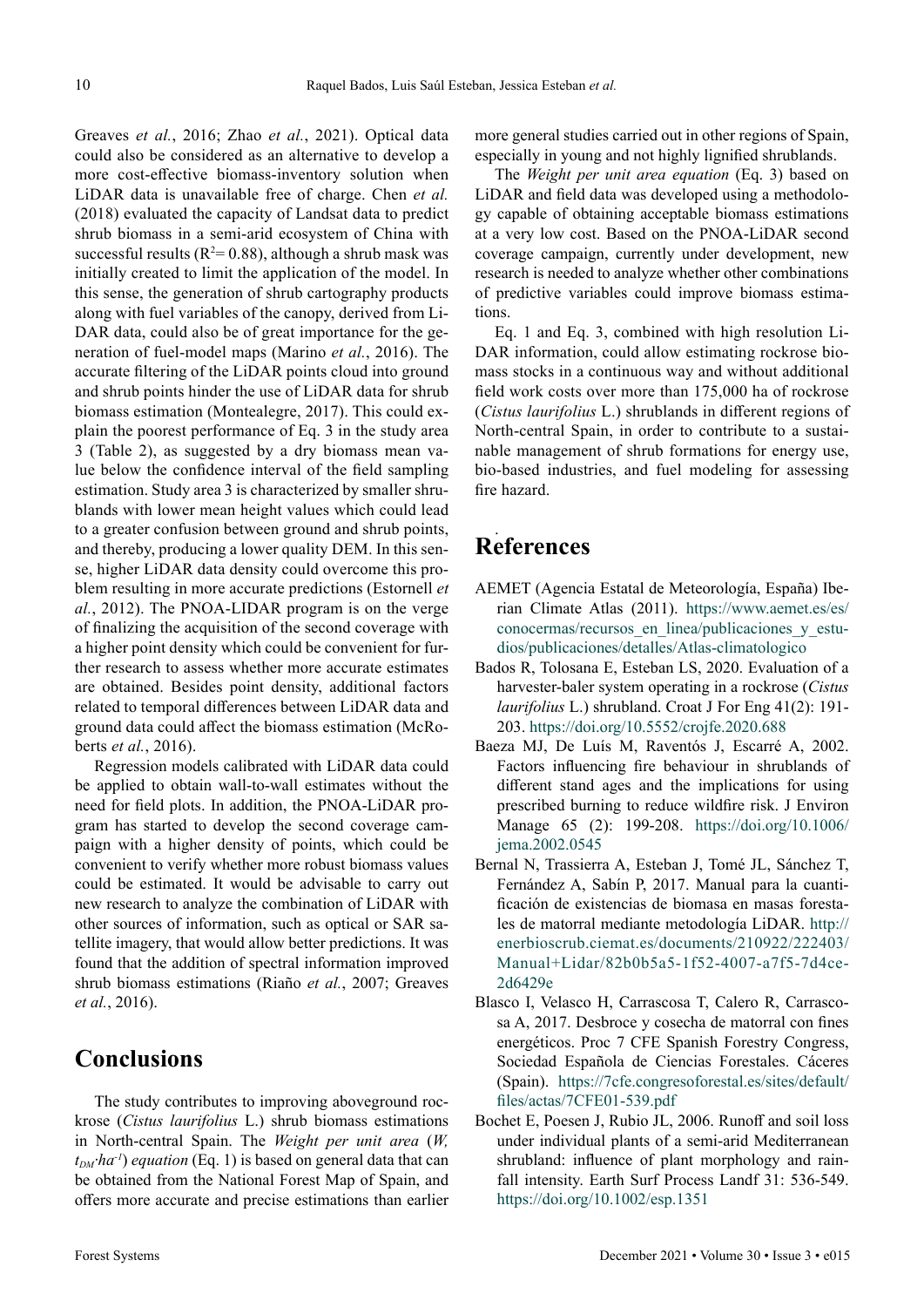- Castro J, Zamora R, Hódar JA, Gómez JM, Gómez-Aparicio L, 2004. Benefits of using shrubs as nurse plants for reforestation in Mediterranean mountains: a 4-year study. Restor Ecol 12: 352-358. [https://doi.](https://doi.org/10.1111/j.1061-2971.2004.0316.x) [org/10.1111/j.1061-2971.2004.0316.x](https://doi.org/10.1111/j.1061-2971.2004.0316.x)
- Chapin IFS, 1983. Nitrogen and phosphorus nutrition and nutrient cycling by evergreen and deciduous understory shrubs in an Alaskan black spruce forest. Can J For Res 13: 773-781. [https://doi.org/10.1139/](https://doi.org/10.1139/x83-107) [x83-107](https://doi.org/10.1139/x83-107)
- Chen W, Cao C, Tian H, Zhao J, 2018. Shrub biomass estimation in semi-arid sandland ecosystem based on remote sensing technology. Glob. Ecol. Conserv. e00479. <https://doi.org/10.1016/j.gecco.2018.e00479>
- Cook CW, 1960. The use of multiple regression and correlation in biological investigations. Ecology 41: 556-560. <https://doi.org/10.2307/1933334>
- Domingo D, Lamelas-Gracia MT, Montealegre-Gracia AL, de la Riva-Fernández J, 2017. Comparison of regression models to estimate biomass losses and  $CO<sub>2</sub>$ emissions using low-density airborne laser scanning data in a burnt Aleppo pine forest. Eur J Remote Sens 50: 384-396. [https://doi.org/10.1080/22797254.2017.](https://doi.org/10.1080/22797254.2017.1336067) [1336067](https://doi.org/10.1080/22797254.2017.1336067)
- Domingo, D, Lamelas, MT, Montealegre, AL, Garcia Martin, A, De la Riva, J, 2018. Estimation of Total Biomass in Aleppo Pine Forest Stands Applying Parametric and Nonparametric Methods to Low-Density Airborne Laser Scanning Data. Forests 19, 158. <https://doi.org/10.3390/f9040158>
- EC (European Commission), 2012. Innovating for Sustainable Growth: A Bioeconomy for Europe. EU (2012) [https://op.europa.eu/en/publication-detail/-/publica](https://op.europa.eu/en/publication-detail/-/publication/1f0d8515-8dc0-4435-ba53-9570e47dbd51)[tion/1f0d8515-8dc0-4435-ba53-9570e47dbd51](https://op.europa.eu/en/publication-detail/-/publication/1f0d8515-8dc0-4435-ba53-9570e47dbd51)
- EC (European Commission), 2018. Forest fires Sparking firesmart policies in the EU. [https://ec.europa.eu/](https://ec.europa.eu/info/publications/forest-fires-sparking-firesmart-policies-eu_en) [info/publications/forest-fires-sparking-firesmart-poli](https://ec.europa.eu/info/publications/forest-fires-sparking-firesmart-policies-eu_en)[cies-eu\\_en](https://ec.europa.eu/info/publications/forest-fires-sparking-firesmart-policies-eu_en)
- Esteban LS, Bados R, Mediavilla I, 2019. Sustainable management of shrub formations for energy purposes. CIEMAT, Spain. [www.researchgate.net/](http://www.researchgate.net/publication/340342918_Sustainable_Management_of_Shrub_Formations_for_Energy_Purposes/link/5e8a37a0a6fdcca789f7d4c4/download) [publication/340342918\\_Sustainable\\_Management\\_](http://www.researchgate.net/publication/340342918_Sustainable_Management_of_Shrub_Formations_for_Energy_Purposes/link/5e8a37a0a6fdcca789f7d4c4/download) [of\\_Shrub\\_Formations\\_for\\_Energy\\_Purposes/](http://www.researchgate.net/publication/340342918_Sustainable_Management_of_Shrub_Formations_for_Energy_Purposes/link/5e8a37a0a6fdcca789f7d4c4/download) [link/5e8a37a0a6fdcca789f7d4c4/download](http://www.researchgate.net/publication/340342918_Sustainable_Management_of_Shrub_Formations_for_Energy_Purposes/link/5e8a37a0a6fdcca789f7d4c4/download)
- Estornell J, Ruiz LA, Velázquez-Martí B, Fernández-Sarría, A, 2011. Estimation of shrub biomass by airborne LiDAR data in small forest stands. For Ecol Manage 262: 1697-1703. [https://doi.org/10.1016/j.](https://doi.org/10.1016/j.foreco.2011.07.026) [foreco.2011.07.026](https://doi.org/10.1016/j.foreco.2011.07.026)
- Estornell J, Ruiz LA, Velázquez-Martí B, Hermosilla T, 2012. Estimation of biomass and volume of shrub vegetation using LiDAR and spectral data in Mediterranean environment. Biomass Bioenergy 46: 710-721. <https://doi.org/10.1016/j.biombioe.2012.06.023>
- EU Directive on the promotion of the use of energy from renewable source (recast) EU 2018/2001, 11 December 2018.
- Fernández-Landa A, Fernández-Moya J, Tomé JL, Algeet-Abarquero N, Guillén-Climent, ML, Vallejo R, Sandoval V, Marchamalo M, 2018. High resolution forest inventory of pure and mixed stands at regional level combining National Forest Inventory field plots, Landsat, and low density lidar. Int. J. Remote Sens 00: 1-15. <https://doi.org/10.1080/01431161.2018.1430406>
- Fonseca F, de Figueiredo T, Bompastor M, 2012. Carbon storage in the Mediterranean upland shrub communities of Montesinho Natural Park, northeast of Portugal. Agrofor Syst 86: 463-475. [https://doi.org/10.1007/](https://doi.org/10.1007/s10457-012-9509-5) [s10457-012-9509-5](https://doi.org/10.1007/s10457-012-9509-5)
- Fragoso-Campón L, Quirós Rosado E, Gutiérrez Gallego JA, 2020. Clasificación supervisada de imágenes PNOA-NIR y fusión con datos LiDAR-PNOA como apoyo en el inventario forestal. Caso 146 de estudio: Dehesas. Cuad Soc Española Ciencias For 45: 77-96. <https://doi.org/10.31167/csecfv0i45.19882>
- García-Hurtado E, Pey J, Baeza MJ, Carrara A, Llovet J, Querol X, Alastuey, A, Vallejo VR , 2013. Carbon emissions in Mediterranean shrubland wildfires: an experimental approach. Atmos Environ 69: 86-93. <https://doi.org/10.1016/j.atmosenv.2012.11.063>
- Glen NF, Neuenschwander A, Vierlong LA, Spaete L, Li A, Shinneman DJ, Mcllroy SK, 2016. Landsat 8 and ICESat-2: Performance and potential synergies for quantifying dryland ecosystem vegetation cover and biomass. Remote Sens Environ 185: 233-242. [https://](https://doi.org/10.1016/j.rse.2016.02.039) [doi.org/10.1016/j.rse.2016.02.039](https://doi.org/10.1016/j.rse.2016.02.039)
- Gómez-Aparicio L, Zamora R, Gómez JM, Hódar JA, Castro J, Baraza E, 2004. Applying plant facilitation to forest restoration: a meta-analysis of the use of shrubs as nurse plants. Ecol Appl 14 :1128-1138. [https://doi.](https://doi.org/10.1890/03-5084) [org/10.1890/03-5084](https://doi.org/10.1890/03-5084)
- Gómez C, Alejandro P, Hermosilla T, Montes F, Pascual C, Ruiz LA, Alvarez-Taboada F, Tanase MA, Valbuena R, 2019. Remote sensing for the Spanish forests in the 21st century: a review of advances, needs, and opportunities. For Syst 28: 1, e00R1. [https://doi.](https://doi.org/10.5424/fs/2019281-14221) [org/10.5424/fs/2019281-14221](https://doi.org/10.5424/fs/2019281-14221)
- González-González BD, Sixto H, Aberdi I, Esteban LS, Guerrero S, Pasalodos M, Vázquez A, Cañellas I, 2017a. Estimation of shrub biomass availability along two geographical transects in the Iberian Peninsula for energy purposes. Biomass Bioenergy 105: 211-218. <https://doi.org/10.1016/j.biombioe.2017.07.011>
- González-González BD, Cañellas I, González I, Vázquez A, Sixto H, 2017b. Manual de evaluación ambiental de los aprovechamientos de matorrales para uso biomásico. INIA (Instituto Nacional de Investigación y Tecnología Agraria y Alimentaria, España). 77 pp.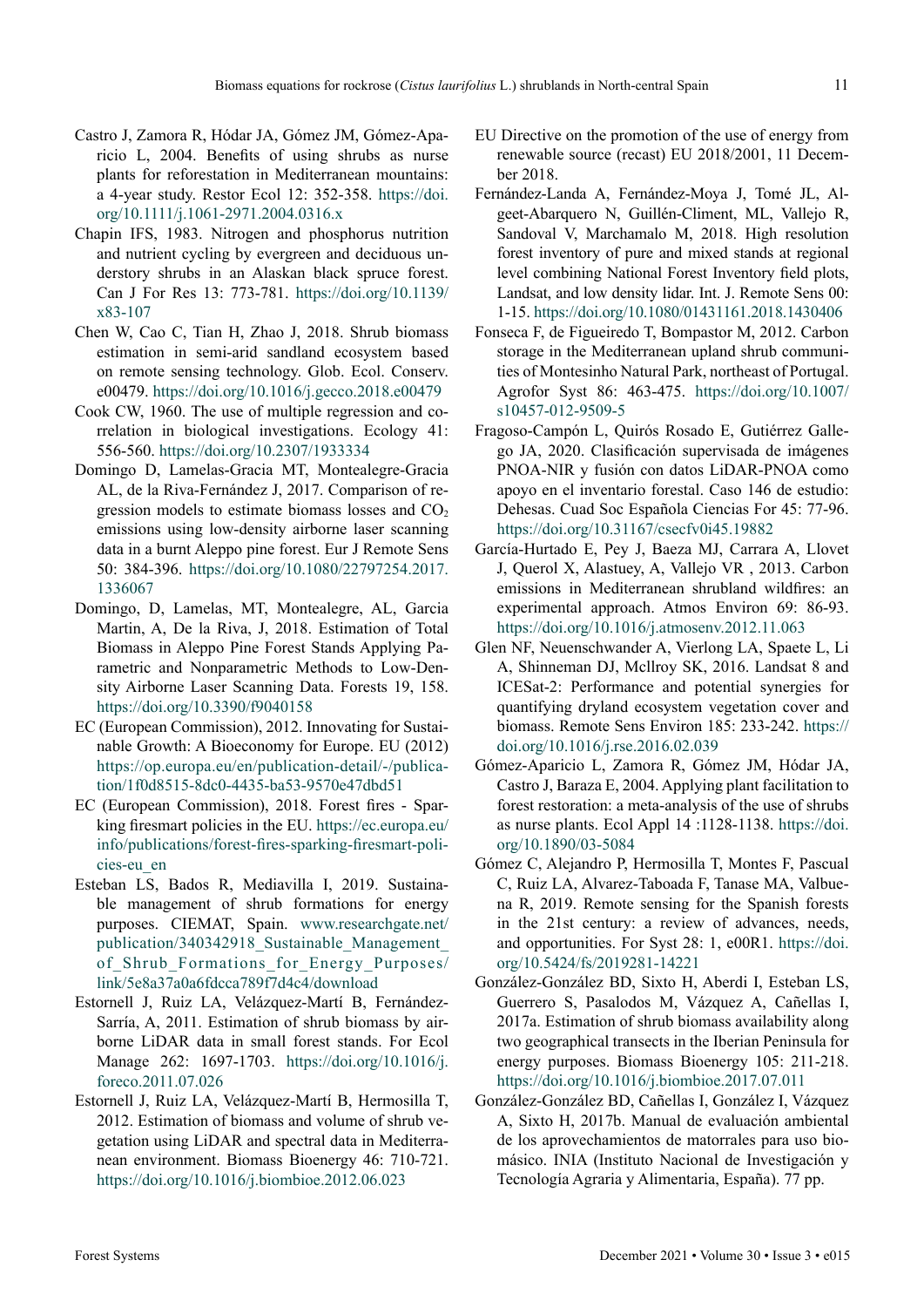- González-Olabarria JR, Rodríguez F, Fernández-Landa A, Mola-Yudego B, 2012. Mapping fire risk in the Model Forest of Urbión (Spain) based on airborne Li-DAR measurements. For Ecol Manage 282: 149-156. <https://doi.org/10.1016/j.foreco.2012.06.056>
- Greaves HE, Vierling LA, Eitel JU, Boelmans NT, Magney TS, Prager CM, Griffin KL, 2016. High-resolution mapping of aboveground shrub biomass in Arctic tundra using airborne LiDAR and imagery. Remote Sens of Environ 184: 361-373. [https://doi.org/10.1016/j.](https://doi.org/10.1016/j.rse.2016.07.026) [rse.2016.07.026](https://doi.org/10.1016/j.rse.2016.07.026)
- Gratani L, Varone L, Ricotta C, Catoni R, 2013. Mediterranean shrublands carbon sequestration: environmental and economic benefits. Mitig Adapt Strateg Glob Change 18(8): 1167-1182. [https://doi.org/10.1007/](https://doi.org/10.1007/s11027-012-9415-1) [s11027-012-9415-1](https://doi.org/10.1007/s11027-012-9415-1)
- Karim H. Boubaker H, Askarne L, Cherifi K, Lakhtar H, Msanda F, Boudyach EH, Ait Ben Aoumar A, 2017. Use of Cistus aqueous extracts as botanical fungicides in the control of Citrus sour rot. Microb Pathogenesis 104: 263-267 [https://doi.org/10.1016/j.micpa](https://doi.org/10.1016/j.micpath.2017.01.041)[th.2017.01.041](https://doi.org/10.1016/j.micpath.2017.01.041)
- Küpeli Akkol E, Orhan IE, Yeşilada E, 2012. Anticholinesterase and antioxidant effects of the ethanol extract, ethanol fractions and isolated flavonoids from *Cistus laurifolius* L. leaves. Food Chem 131 (2): 626-631. <https://doi.org/10.1016/j.foodchem.2011.09.041>
- Lainez M, González JM, Aguilar A, Vela C, 2018. Spanish strategy on bioeconomy: Towards a knowledge based sustainable innovation. New Biotechnol 40: 87- 95.<https://doi.org/10.1016/j.nbt.2017.05.006>
- LUCAS (Land Use and Cover Area frame Survey). EU-ROSTAT 2018. [https://ec.europa.eu/eurostat/web/lu](https://ec.europa.eu/eurostat/web/lucas/data/primary-data)[cas/data/primary-data](https://ec.europa.eu/eurostat/web/lucas/data/primary-data)
- Maestre FT, Bowker MA, Puche MD, Belén Hinojosa M, Martínez I, García-Palacios P, Castillo AP, Soliveres S, Luzuriaga AL, Sánchez AM, Carreira JA, Gallardo A, Escudero A, 2009. Shrub encroachment can reverse desertification in semi-arid Mediterranean grasslands. Ecol Lett 12: 930-941. [https://doi.org/10.1111/j.1461-](https://doi.org/10.1111/j.1461-0248.2009.01352.x) [0248.2009.01352.x](https://doi.org/10.1111/j.1461-0248.2009.01352.x)
- Mangas JG, Lozano J, Cabezas-Díaz S, Virgós E, 2008. The priority value of scrubland habitats for carnivore conservation in Mediterranean ecosystems. Biodivers Conserv 17(1): 43-51. [https://doi.org/10.1007/](https://doi.org/10.1007/s10531-007-9229-8) [s10531-007-9229-8](https://doi.org/10.1007/s10531-007-9229-8)
- MAPA (Ministry of Agriculture, Fisheries and Food, Spain), 2019. Forest fires in Spain (2006-2015).
- Marino E, Ranz P, Tomé JL, Noriega MA, Esteban J, Madrigal J, 2016. Generation of high-resolution fuel model maps from discrete airborne laser scanner and Landsat-8 OLI: A low-cost and highly updated methodology for large areas. Remote Sens Environ 187: 267-280. [https://doi.org/10.1016/j.rse.2016.](https://doi.org/10.1016/j.rse.2016.10.020) [10.020](https://doi.org/10.1016/j.rse.2016.10.020)
- MARM (Ministry of the Environment and Rural and Marine Affairs), 2010. Spanish Strategy for the Development of the Energy Use of Forest Residual Biomass. [https://www.miteco.gob.es/es/biodiversidad/publica](https://www.miteco.gob.es/es/biodiversidad/publicaciones/Estrategia%20Biomasa%20Forestal%20Residual%20Marzo%202010_tcm30-155830.pdf
)[ciones/Estrategia%20Biomasa%20Forestal%20Resi](https://www.miteco.gob.es/es/biodiversidad/publicaciones/Estrategia%20Biomasa%20Forestal%20Residual%20Marzo%202010_tcm30-155830.pdf
)[dual%20Marzo%202010\\_tcm30-155830.pdf](https://www.miteco.gob.es/es/biodiversidad/publicaciones/Estrategia%20Biomasa%20Forestal%20Residual%20Marzo%202010_tcm30-155830.pdf
)
- McGaughey RJ, Carson WW, 2003. Fusing LiDAR data, photographs, and other data using 2D and 3D visualization techniques. Proc Terrain Data Appl Vis - Mak Connect. pp: 28-30, 16-24.
- McRoberts RE, Næsset E, Gobakken T, 2016. The effects of temporal differences between map and ground data on map-assisted estimates of forest area and biomass. Ann For Sci 73: 839-847. [https://doi.org/10.1007/](https://doi.org/10.1007/s13595-015-0485-6) [s13595-015-0485-6](https://doi.org/10.1007/s13595-015-0485-6)
- MFE (Mapa Forestal Español), 2020. E: 1:200,000 [https://www.miteco.gob.es/es/cartografia-y-sig/ide/](https://www.miteco.gob.es/es/cartografia-y-sig/ide/descargas/biodiversidad/mfe.aspx) [descargas/biodiversidad/mfe.aspx](https://www.miteco.gob.es/es/cartografia-y-sig/ide/descargas/biodiversidad/mfe.aspx)
- Mediavilla I, Borjabad E, Fernández MJ, Ramos R, Pérez P, Bados R, Carrasco JE, Esteban LS, 2017. Biofuels from broom clearings: Production and combustion in commercial boilers. Energy 141: 1845-1856. [https://](https://doi.org/10.1016/j.energy.2017.11.112) [doi.org/10.1016/j.energy.2017.11.112](https://doi.org/10.1016/j.energy.2017.11.112)
- Mediavilla I, Guillamón E, Ruiz A, Esteban LS, 2021. Essential oils from residual foliage of forest tree and shrub species: yield and antioxidant capacity. Molecules 26: 3257. [https://doi.org/10.3390/molecu](https://doi.org/10.3390/molecules26113257)[les26113257](https://doi.org/10.3390/molecules26113257)
- MITECO (Ministry for the Ecological Transition and the Demographic Challenge), 2020. Spanish Circular Economy Strategy, Spain Circular, 2030. 64 pp. [https://www.miteco.gob.es/es/calidad-y-evalua](https://www.miteco.gob.es/es/calidad-y-evaluacion-ambiental/temas/economia-circular/espanacircular2030_def1_tcm30-509532.PDF)[cion-ambiental/temas/economia-circular/espanacircu](https://www.miteco.gob.es/es/calidad-y-evaluacion-ambiental/temas/economia-circular/espanacircular2030_def1_tcm30-509532.PDF)[lar2030\\_def1\\_tcm30-509532.PDF](https://www.miteco.gob.es/es/calidad-y-evaluacion-ambiental/temas/economia-circular/espanacircular2030_def1_tcm30-509532.PDF)
- Montealegre AL, Lamelas MT, de la Riva J, García-Martín A, Escribano F, 2016. Use of low point density ALS data to estimate stand-level structural variables in Mediterranean Aleppo pine forest. Forestry 89: 373-382. <https://doi.org/10.1093/forestry/cpw008>
- Montealegre AL, 2017. Aplicaciones forestales de los datos LiDAR-PNOA en ambiente mediterráneo: su filtrado e interpolación y el modelado de parámetros estructurales con apoyo en trabajo de campo. Supervisors: Lamelas MT, Riva J. PhD thesis. Geography and Territorial Planning Dep., Zaragoza University. (Spain). [https://zaguan.unizar.es/record/61353/files/](https://zaguan.unizar.es/record/61353/files/TESIS-2017-037.pdf) [TESIS-2017-037.pdf](https://zaguan.unizar.es/record/61353/files/TESIS-2017-037.pdf)
- Montero G, Pasalodos-Tato M, López-Senespleda E, Onrubia R, Madrigal G, 2013. Proc 6 CFE Spanish Forest Congress, Sociedad Española de Ciencias Forestales. Vitoria-Gasteiz (Spain). [https://www.congresofores](https://www.congresoforestal.es/actas/doc/6CFE/6CFE01-140.pdf)[tal.es/actas/doc/6CFE/6CFE01-140.pdf](https://www.congresoforestal.es/actas/doc/6CFE/6CFE01-140.pdf)
- Montero G, López-Leiva C, Ruiz-Peinado R, López-Senespleda E, Onrubia R, Pasalodos M, 2020. Producción de biomasa y fijación de carbono por los matorrales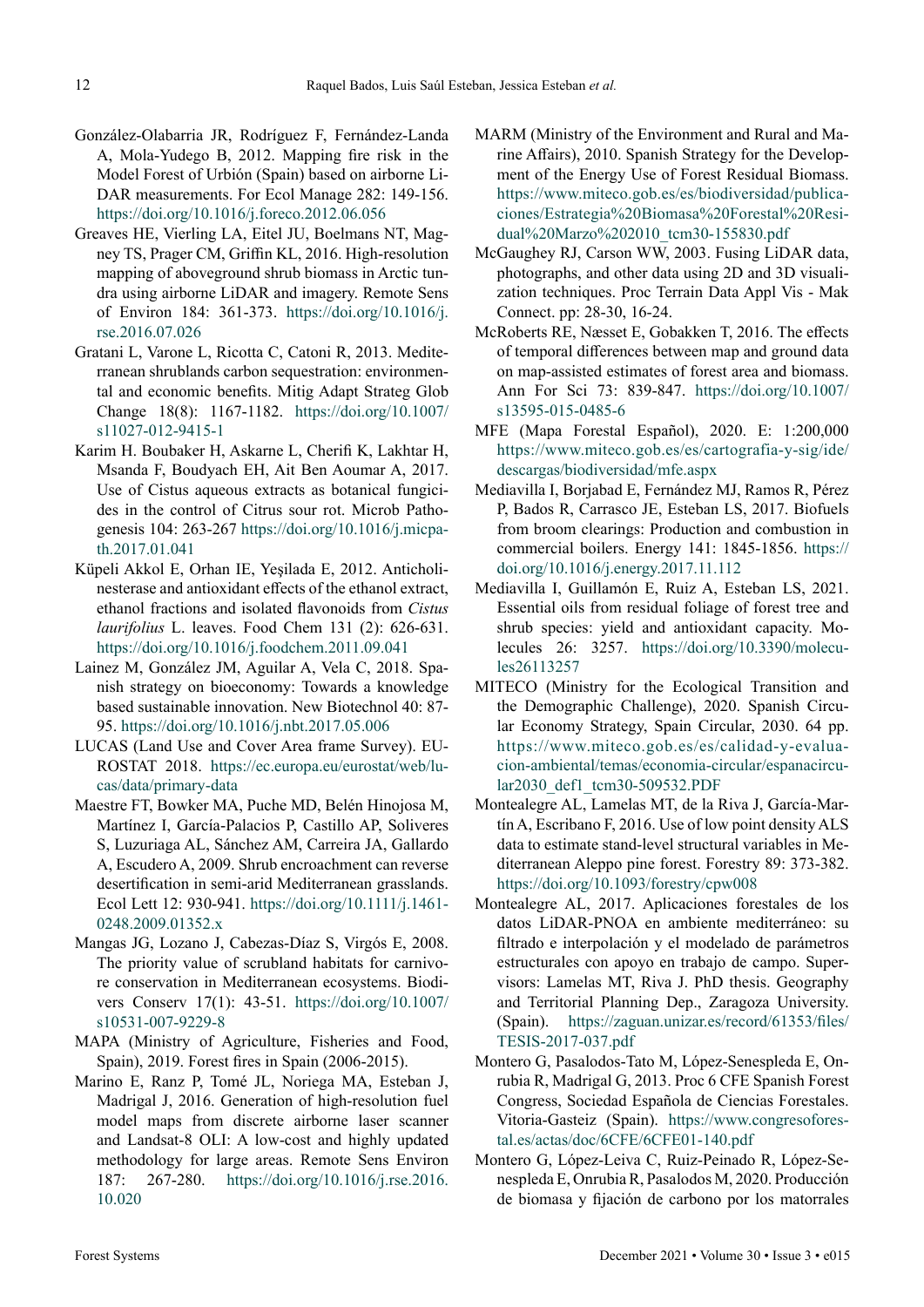españoles y por el horizonte orgánico superficial de los suelos forestales. Ministerio de Agricultura, Pesca y Alimentación (Spain). 225 pp.

- Næsset, E., 2002. Predicting forest stand characteristics with airborne scanning laser using a practical two-stage procedure and field data. Remote Sens Environ 80: 88-99. [https://doi.org/10.1016/S0034-4257\(01\)00290-](https://doi.org/10.1016/S0034-4257(01)00290-5) [5](https://doi.org/10.1016/S0034-4257(01)00290-5)
- Navarro RM, Blanco P, 2006. Estimation of above-ground biomass in shrubland ecosystems of southern Spain. Invest Agrar: Sist Recur For 15 (2): 197-207. [https://](https://doi.org/10.5424/srf/2006152-00964) [doi.org/10.5424/srf/2006152-00964](https://doi.org/10.5424/srf/2006152-00964)
- Noss RF, 1990. Indicators for monitoring biodiversity: a hierarchical approach. Conserv Biol 4: 355-364 <https://doi.org/10.1111/j.1523-1739.1990.tb00309.x>
- Núñez-Regueira L, Proupín-Castineiras J, Rodríguez-Añón JA, 2004. Energy evaluation of forest originated from shrub species in Galicia. Bioresour Technol 91: 215-21. [https://doi.org/10.1016/S0960-](https://doi.org/10.1016/S0960-8524(03)00169-X) [8524\(03\)00169-X](https://doi.org/10.1016/S0960-8524(03)00169-X)
- Orhan IE, Senol FS, Demirci B, Ozturk N, Baser KHC, Sener B, 2013. Phytochemical characterization of Phagnalon graecum Boiss. by HPLC and GC-MS with its Enzyme Inhibitory and Antioxidant Activity Profiling by Spectrophotometric Methods. Food Anal Methods 6(1): 1-9. [https://doi.org/10.1007/s12161-](https://doi.org/10.1007/s12161-012-9386-6) [012-9386-6](https://doi.org/10.1007/s12161-012-9386-6)
- Pasalodos-Tato M, Ruiz-Peinado R, Río M, Montero G, 2015. Shrub biomass accumulation and growth rate models to quantify carbon stocks and fluxes for the Mediterranean region. Eur J For Res 134: 537-553. <https://doi.org/10.1007/s10342-015-0870-6>
- Patón D, Nuñez-Trujillo J, Díaz MA, Muñoz A, 1999. Assessment of browsing biomass, nutritive value and carrying capacity of shrublands for red deer (Cervus elaphus L.) management in Monfragüe Natural Park (SW Spain), J Arid Envir 42 (2): 137-147 [https://doi.](https://doi.org/10.1006/jare.1999.0501) [org/10.1006/jare.1999.0501](https://doi.org/10.1006/jare.1999.0501)
- Peel MC, Finlayson BL, McMahon TA, 2007. Updated world map of the Köppen-Geiger climate classi¬cation, Hydrol Earth Syst Sci 11: 1633-1644. [https://doi.](https://doi.org/10.5194/hess-11-1633-2007) [org/10.5194/hess-11-1633-2007](https://doi.org/10.5194/hess-11-1633-2007)
- Pérez P, Esteban LS, 2008. Evaluación de diferentes alternativas de recolección del matorral de *Cistus laurifolius* para la producción de biomasa con fines energéticos. CIEMAT (ed), Madrid (Spain). [https://www.](https://www.researchgate.net/publication/309391515_Evaluacion_de_diferentes_alternativas_de_recoleccion_del_matorral_de_Cistus_laurifolius_para_la_produccion_de_biomasa_con_fines_energeticos) [researchgate.net/publication/309391515\\_Evaluacion\\_](https://www.researchgate.net/publication/309391515_Evaluacion_de_diferentes_alternativas_de_recoleccion_del_matorral_de_Cistus_laurifolius_para_la_produccion_de_biomasa_con_fines_energeticos) de diferentes alternativas de recoleccion del matorral de Cistus laurifolius para\_la\_produccion\_ [de\\_biomasa\\_con\\_fines\\_energeticos](https://www.researchgate.net/publication/309391515_Evaluacion_de_diferentes_alternativas_de_recoleccion_del_matorral_de_Cistus_laurifolius_para_la_produccion_de_biomasa_con_fines_energeticos)
- PNOA, 2010. Spanish National Program of Aerial Orthophotography (PNOA).<https://pnoa.ign.es/>
- Pueyo Y, Moret-Fernández D, Saiz H, Bueno CG, Alados CL, 2013. Relationships between plant spatial patterns, water infiltration capacity, and plant

community composition in semi-arid Mediterranean ecosystems along stress gradients. Ecosystems 16(3): 452-466. [https://doi.org/10.1007/s10021-012-](https://doi.org/10.1007/s10021-012-9620-5) [9620-5](https://doi.org/10.1007/s10021-012-9620-5)

- R Development Core Team (2008) R: A language and Environment for Statistical Computing. R Foundation for Statistical Computing, Vienna, Austria.
- Rey PJ, Siles G, Alcántara JM, 2009. Community-level restoration profiles in Mediterranean vegetation: nurse-based vs. traditional reforestation. J Appl Ecol 46: 937-945. [https://doi.org/10.1111/j.1365-](https://doi.org/10.1111/j.1365-2664.2009.01680.x) [2664.2009.01680.x](https://doi.org/10.1111/j.1365-2664.2009.01680.x)
- Riaño D, Chuvieco E, Ustin SL, Salas J, Rodríguez-Pérez JR, Ribeiro LM, Viegas DX, Moreno JM, Fernández H, 2007. Estimation of shrub height for fuel-type mapping combining airborne LiDAR and simultaneous color infrared ortho imaging. Int J Wildland Fire 16: 341-348. <https://doi.org/10.1071/WF06003>
- Rigueiro-Rodríguez A, McAdam J, Mosquera-Losada MR. Agroforestry in Europe, 2008. Current status and future prospects. Springer Sci Bus Media. 191 pp. <https://doi.org/10.1007/978-1-4020-8272-6>
- Ripley B, Venables B, Bates D, Hornik K, Gebhardt A, 2015. Support functions and datasets for Venables and Ripley's MASS. R package version 7.3-39. Version (02/2015). [https://cran.r-project.org/web/packages/](https://cran.r-project.org/web/packages/MASS/index.html) [MASS/index.html](https://cran.r-project.org/web/packages/MASS/index.html)
- Ruiz-Peinado R, Moreno G, Juarez E, Montero G, Roig S, 2013. The contribution of two common shrub species to above ground and below ground carbon stock in Iberian Dehesa. J Arid Environ 91: 22-30. [https://](https://doi.org/10.1016/j.jaridenv.2012.11.002) [doi.org/10.1016/j.jaridenv.2012.11.002](https://doi.org/10.1016/j.jaridenv.2012.11.002)
- San Miguel A, Cañellas I, Roig S, 2004. Fruticeticultura. Gestión de arbustedos y matorrales. Compendio de Selviculutura Aplicada en España. Instituto Nacional de Investigación y Tecnología Agraria y Alimentaria, Madrid, Spain. pp. 877-907
- San-Miguel-Ayanz J, Durrant T, Boca R, Libertà G, Branco A, De Rigo D, Ferrari D, Maianti P, Vivancos TA, Costa H, Lana F, Loffler P, Nuijten D, Leray T, Ahlgren AC, 2017. Forest Fires in Europe, Middle East and North Africa 2017. Joint Research Centre, EUR 29318 EN. 142 pp.
- Scarlat N, Dallemand JF, Monforti-Ferrario F, Nita V, 2015. The role of biomass and bioenergy in a future bioeconomy: policies and facts. Environmental Development 15: 3-34. [https://doi.org/10.1016/j.env](https://doi.org/10.1016/j.envdev.2015.03.006)[dev.2015.03.006](https://doi.org/10.1016/j.envdev.2015.03.006)
- Van Cleve K, Alexander V, 1981. Nitrogen cycling in tundra and boreal ecosystems. In: Clark FE, Rosswall T (eds) Terrestrial nitrogen cycles. Ecological Bulletin, Stockholm, Sweden. pp 375-404.
- Viana H, Vega-Nieva DJ, Ortiz Torres L, Lousada J, Aranha J. Fuel characterization and biomass combustion properties of selected native woody shrub species